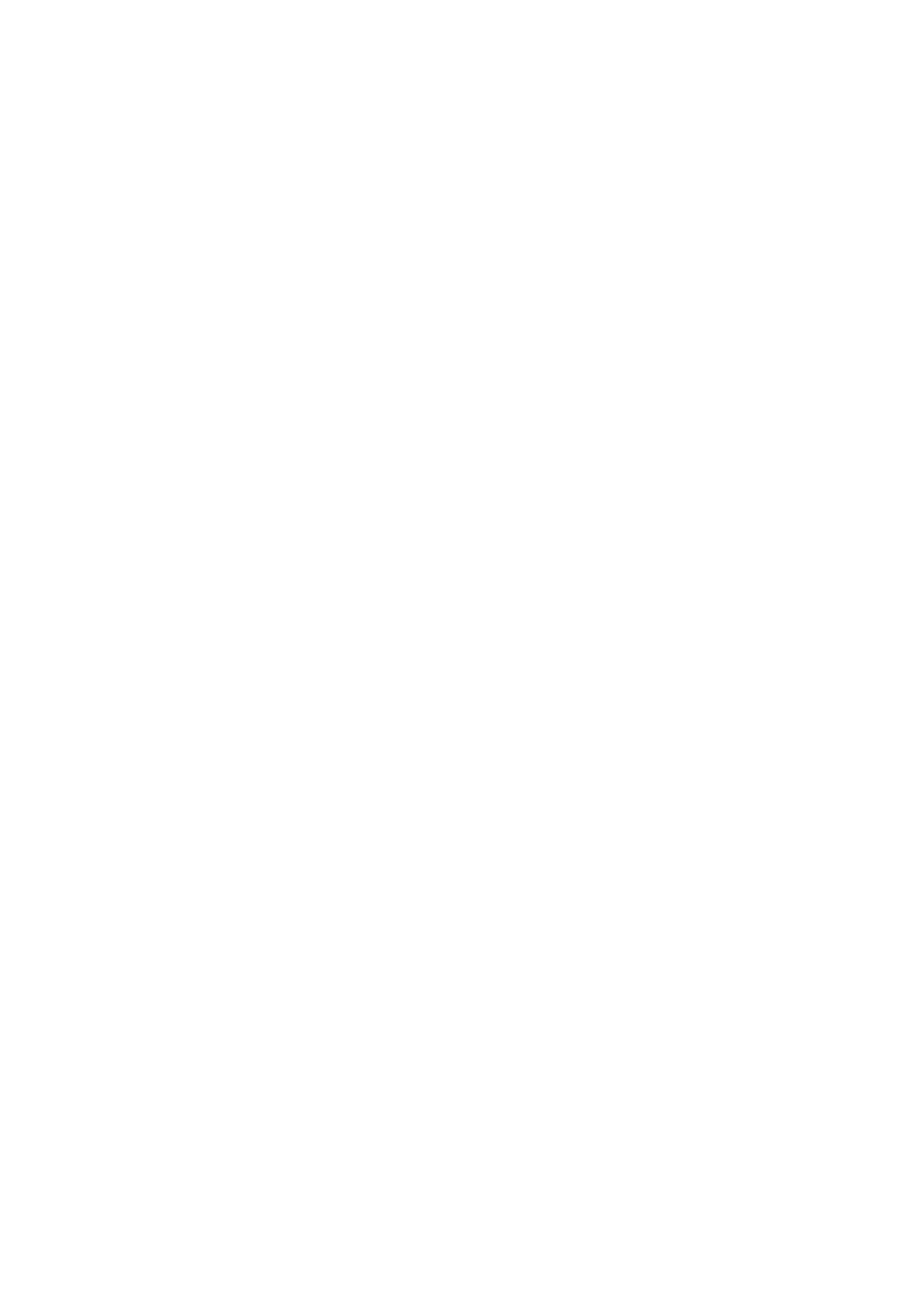## New Directions in Management and Organization Theory

Edited by

Jeffrey A. Miles

# **CAMBRIDGE SCHOLARS** PUBLISHING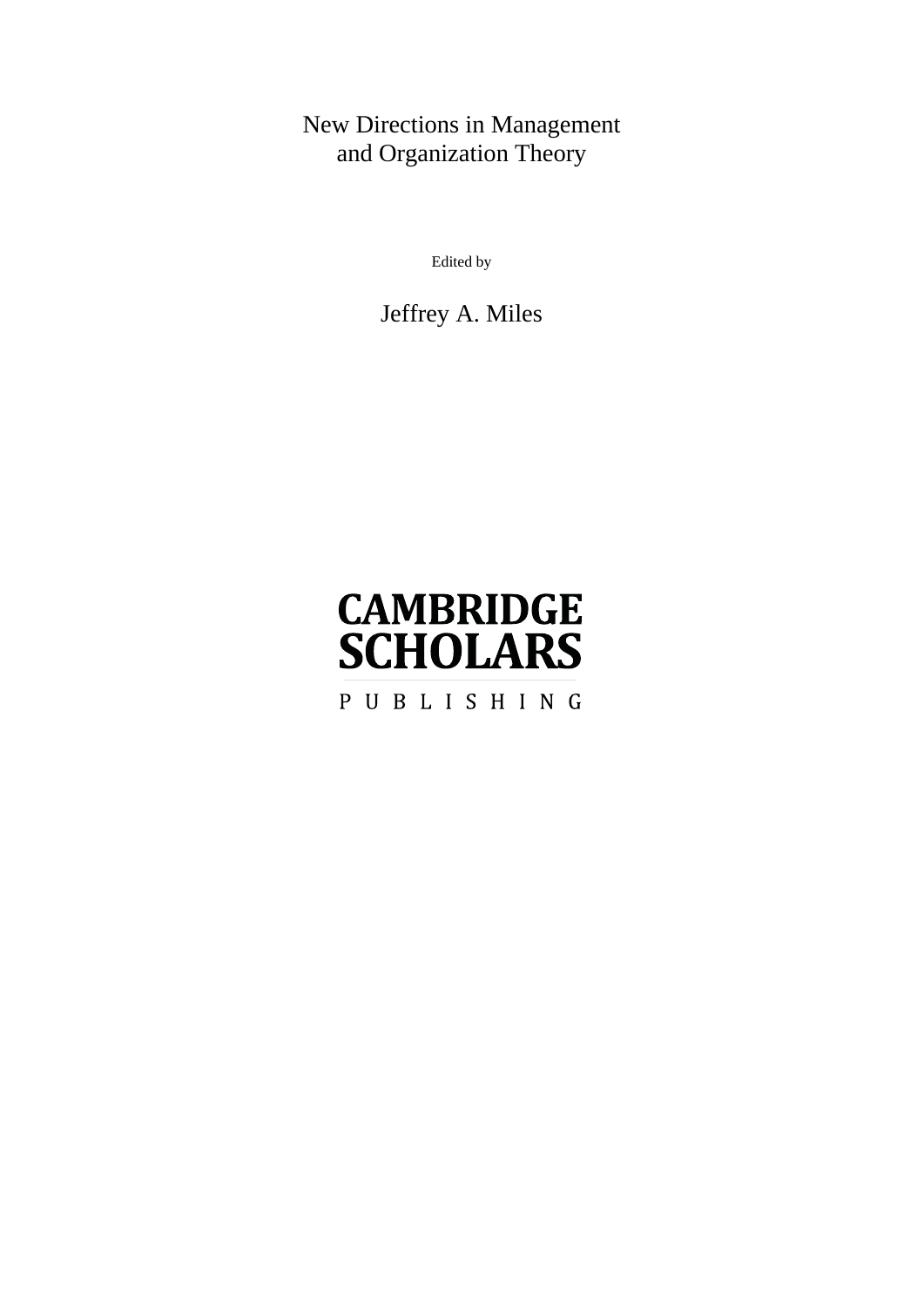#### New Directions in Management and Organization Theory, Edited by Jeffrey A. Miles

This book first published 2014

Cambridge Scholars Publishing

12 Back Chapman Street, Newcastle upon Tyne, NE6 2XX, UK

British Library Cataloguing in Publication Data A catalogue record for this book is available from the British Library

Copyright © 2014 by Jeffrey A. Miles and contributors

All rights for this book reserved. No part of this book may be reproduced, stored in a retrieval system, or transmitted, in any form or by any means, electronic, mechanical, photocopying, recording or otherwise, without the prior permission of the copyright owner.

ISBN (10): 1-4438-5475-1, ISBN (13): 978-1-4438-5475-7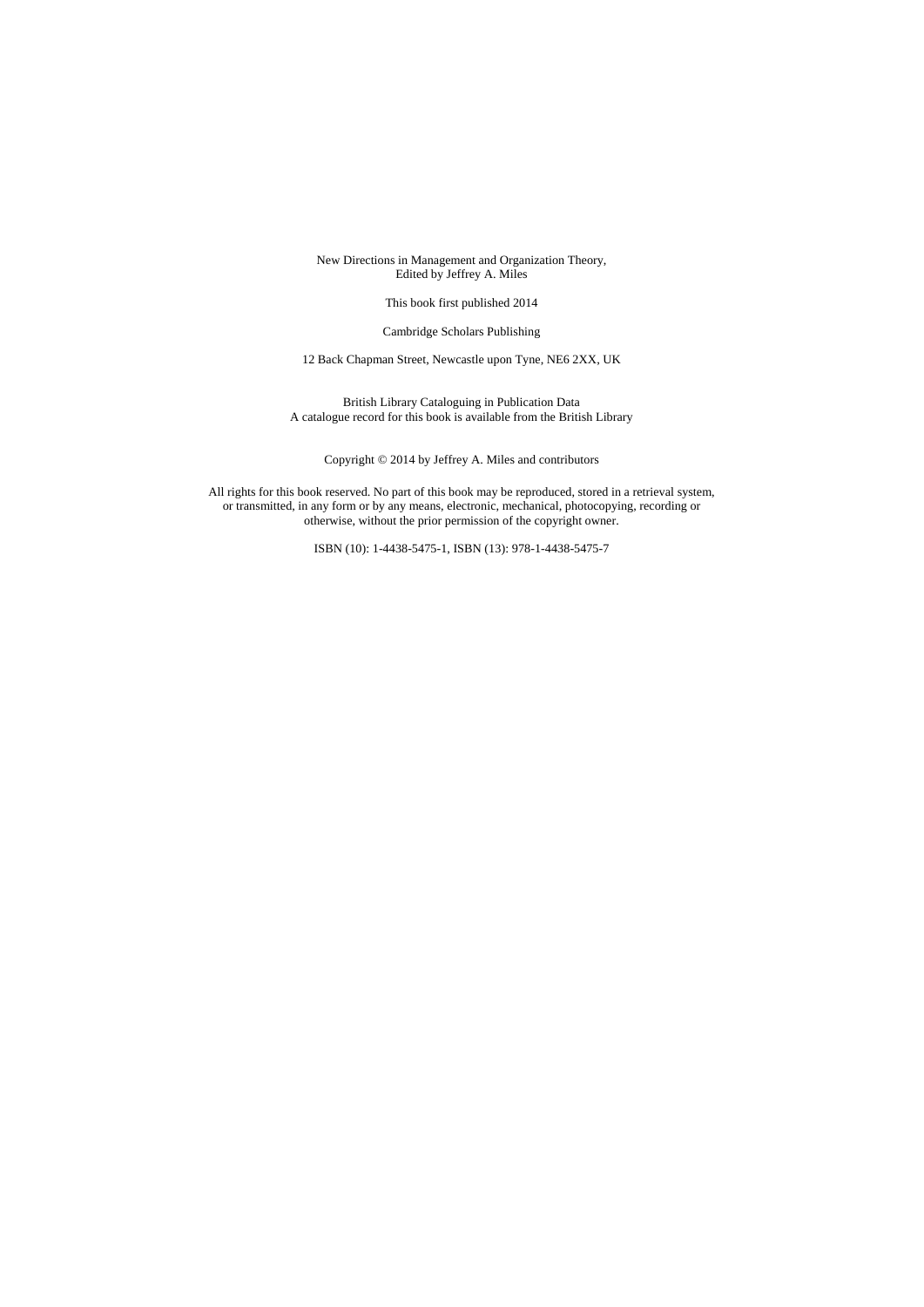## TABLE OF CONTENTS

| Coordination Failure: A Missing Link In Understanding Performance<br>in Diverse Groups<br>Kannan Srikanth, Indian School of Business, India<br>Sarah Harvey, University College London, UK<br>Randall S. Peterson, London Business School, UK                        |
|----------------------------------------------------------------------------------------------------------------------------------------------------------------------------------------------------------------------------------------------------------------------|
| Learning from Errors in Organizations: The Effects of Negative Emotions<br>on Motivation and Cognition<br>Bin Zhao, Simon Fraser University, Canada<br>Fernando Olivera, The University of Western Ontario, Canada<br>Amy C. Edmondson, Harvard Business School, USA |
|                                                                                                                                                                                                                                                                      |
| Narcissism and Creativity Over Time: Toward a Dynamic Model<br>of Group Creativity<br>Jack A. Goncalo, Cornell University, USA<br>Verena Krause, Cornell University, USA                                                                                             |
| A Theory of Emergent Leaders, Conflict and Performance<br>Emma Y. Zhao, University of Melbourne, Australia<br>Karen A. Jehn, University of Melbourne, Australia                                                                                                      |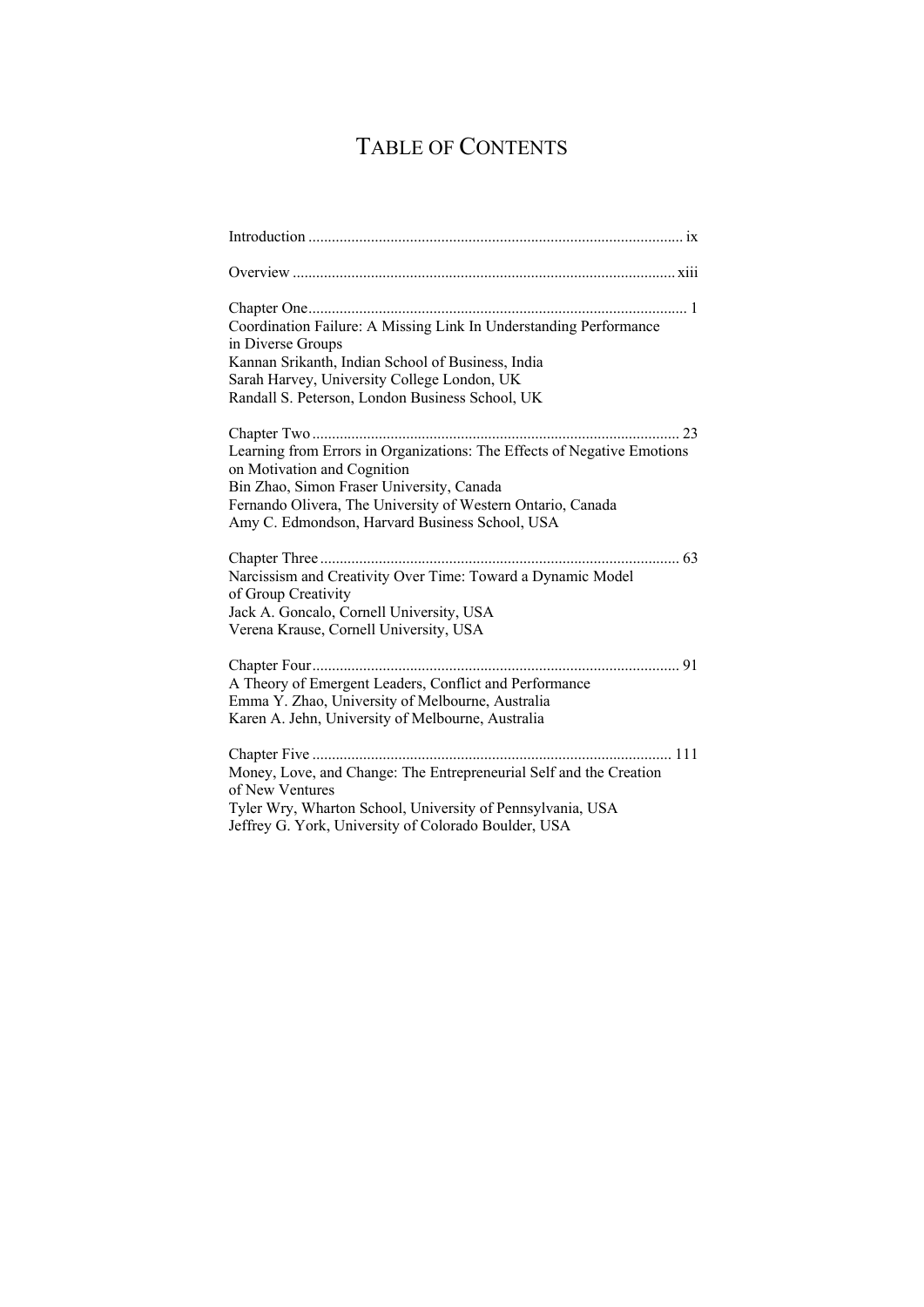#### vi Table of Contents

| The Collaboration Conundrum: A New Theory for an Emerging                |  |
|--------------------------------------------------------------------------|--|
| Organizational Form                                                      |  |
| Rebekah Dibble, University of San Francisco, USA                         |  |
| Cristina Gibson, University of Western Australia, Australia              |  |
|                                                                          |  |
| When One Size Doesn't Fit All: Evolving Directions in the Research       |  |
| and Practice of Enterprise Risk Management                               |  |
| Anette Mikes, Harvard Business School, USA                               |  |
| Robert S. Kaplan, Harvard Business School, USA                           |  |
|                                                                          |  |
|                                                                          |  |
| The Principal's Solution: A Perspective on Managerial Agency             |  |
| from Financial Sociology                                                 |  |
| Yally Avrahampour, London School of Economics & Political<br>Science, UK |  |
|                                                                          |  |
|                                                                          |  |
| Organizational Medicine: Why Do Some Organizations Live Longer,          |  |
| Healthier Lives Than Other Organizations?                                |  |
| Jeffrey A. Miles, University of the Pacific, USA                         |  |
|                                                                          |  |
|                                                                          |  |
| A Theory of Preventive Health in Organizations                           |  |
| Chester S. Spell, Rutgers University and San Jose State University, USA  |  |
| Katerina Bezrukova, Santa Clara University, USA                          |  |
|                                                                          |  |
| Theory and Mathematical Model of the Influence of Knowledge              |  |
| Transfer on the Location of a Multinational                              |  |
| Dorota Leszczyńska, IPAG Business School, France                         |  |
| Erick Pruchnicki, Ecole Polytechnique Universitaire de Lille, France     |  |
|                                                                          |  |
| 283                                                                      |  |
| Using Internet-Based Collaboration Technologies for Innovation:          |  |
| Crowdsourcing Vs. Expertsourcing                                         |  |
| Tammy L. Madsen, Santa Clara University, USA                             |  |
| Jennifer L. Woolley, Santa Clara University, USA                         |  |
| Kumar Sarangee, Santa Clara University, USA                              |  |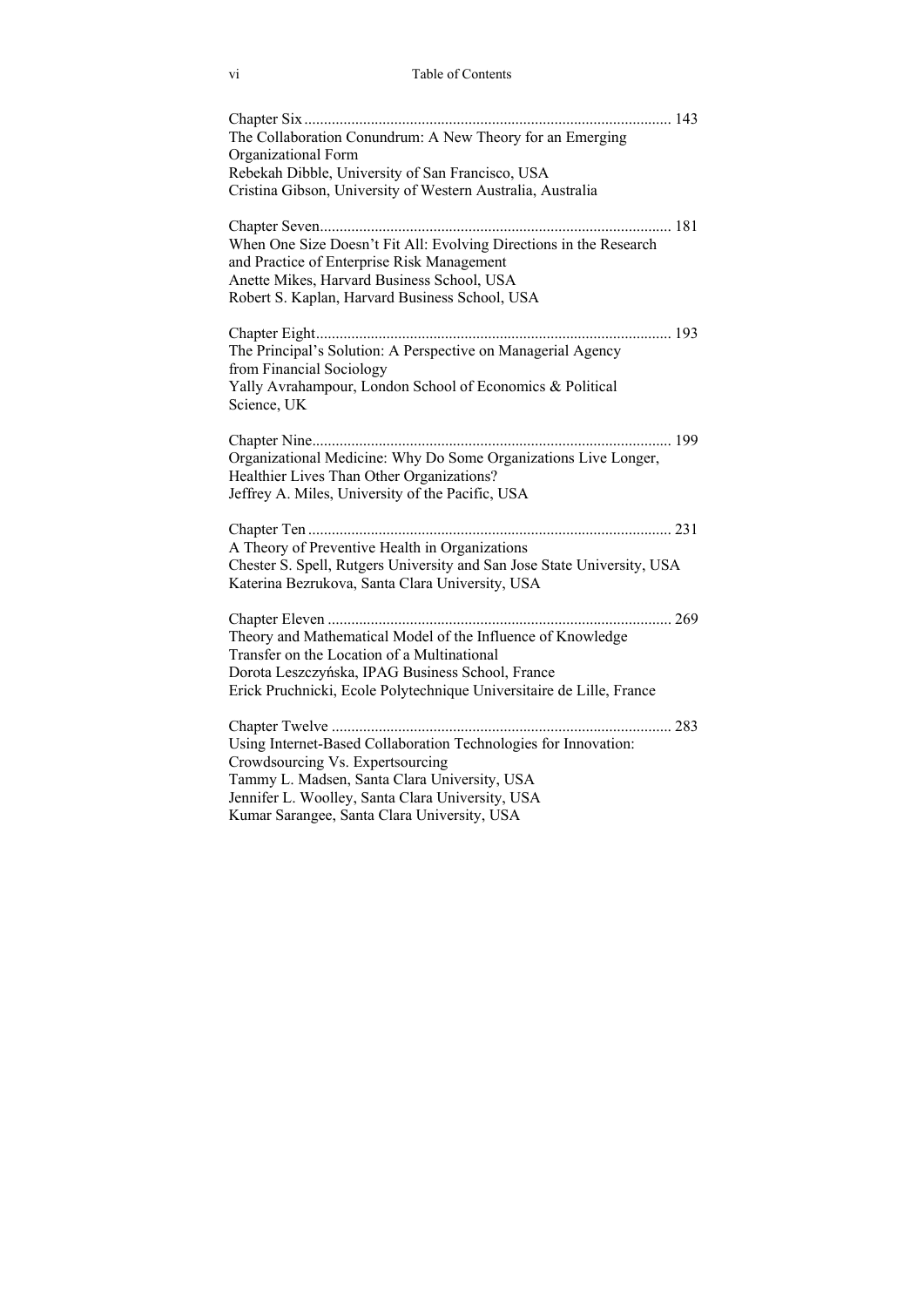| New Directions in Management and Organization Theory                                                                                                                                                                                                                                                         | vii |
|--------------------------------------------------------------------------------------------------------------------------------------------------------------------------------------------------------------------------------------------------------------------------------------------------------------|-----|
| The Roles of Strategic Alliances in Dynamic Environments:<br>An Organizational Inertia Perspective<br>Gongming Qian, The Chinese University of Hong Kong, Hong Kong, PRC<br>Lee Li, York University, Canada<br>Stephen Tallman, University of Richmond, USA                                                  |     |
| Cultivating Political Wisdom for Business Diplomacy in China<br>and Beyond Like Consiglieri<br>Leigh Anne Liu, Georgia State University, USA<br>Karen D. Loch, Georgia State University, USA<br>David C. Bruce, Georgia State University, USA                                                                |     |
| It's a Work-Central World and They're Just Visiting: Family-Central<br>Employees in Organizations<br>Matthew B. Perrigino, Purdue University, USA                                                                                                                                                            |     |
| Dynamics of Cluster Firms' Identity Orientations and the Emergence<br>of Cluster Macrocultures<br>Andaç T. Arıkan, Florida Atlantic University, USA                                                                                                                                                          |     |
| WINNER OF THE WILEY OUTSTANDING NEW MANAGEMENT<br>THEORY AWARD<br>Managerial Action to Promote Control, Trust, and Fairness<br>in Organizations: The Effect of Conflict<br>Chris P. Long, Georgetown University, USA<br>Sim B. Sitkin, Duke University, USA<br>Laura B. Cardinal, University of Houston, USA |     |
| <b>KEYNOTE ADDRESS</b><br>Indigenous Management Theory: Why Management Theory is Under<br>Attack (And What We Can Do To Fix It)<br>Roy Suddaby, University of Alberta, Canada                                                                                                                                |     |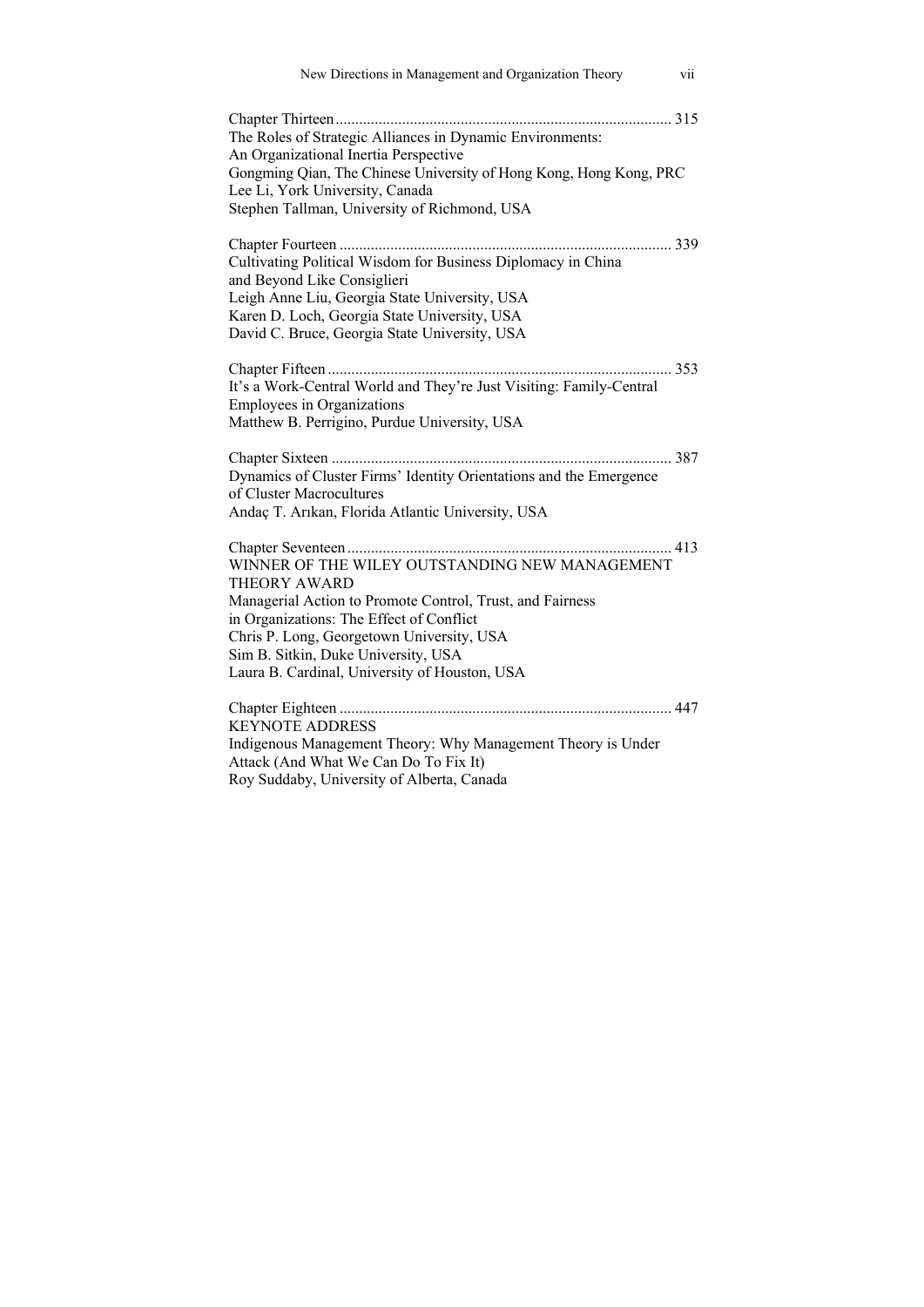| <b>KEYNOTE ADDRESS</b>                              |  |
|-----------------------------------------------------|--|
| The Management Theory Morass: Some Modest Proposals |  |
| Jeffrey Pfeffer, Stanford University, USA           |  |
|                                                     |  |
|                                                     |  |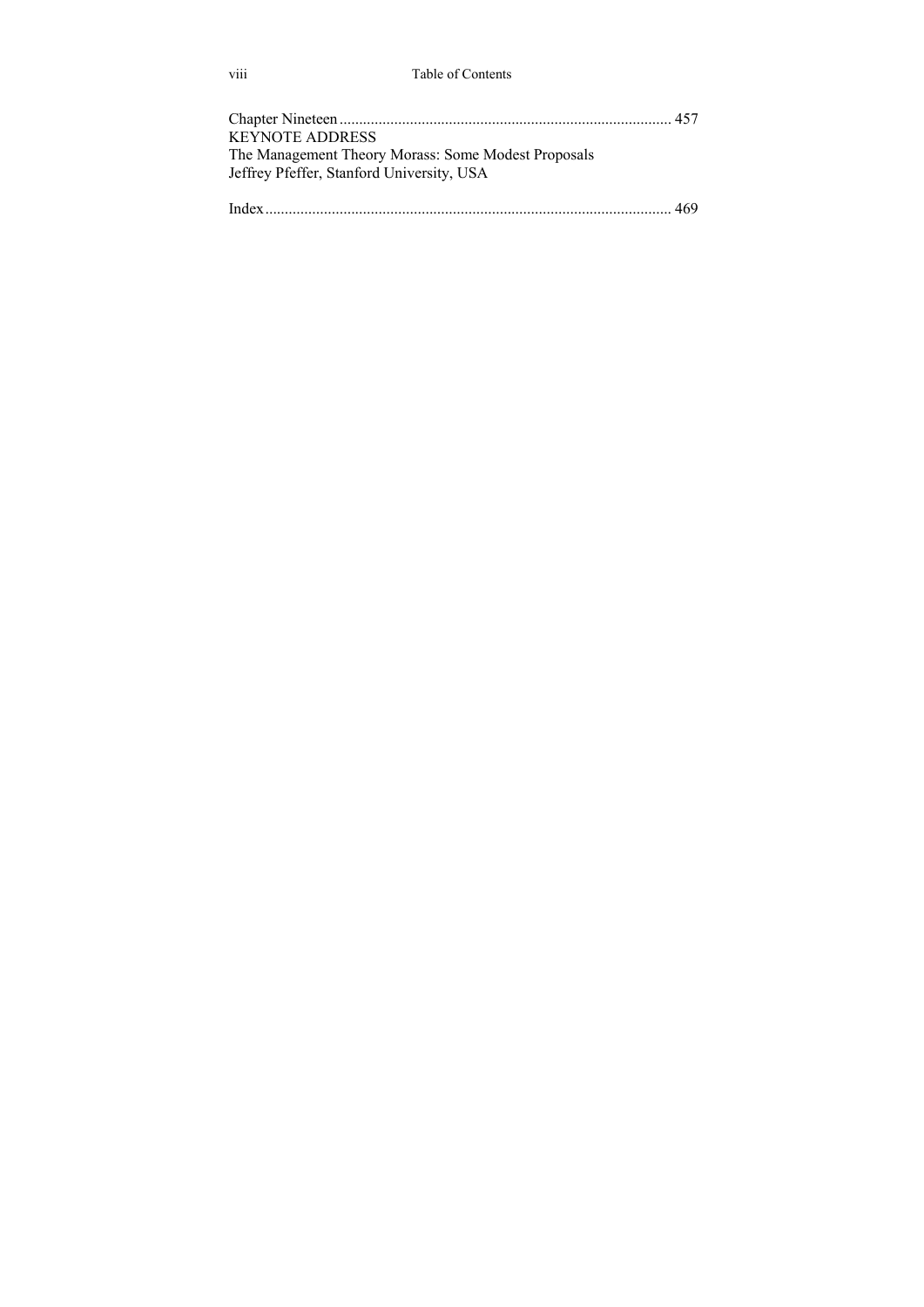### **INTRODUCTION**

As I was writing my book, *Management and Organization Theory*, I noticed that the field of management was lamenting the lack of new management and organization theories. For example, I saw that articles in the Academy of Management journals were discussing a serious shortage of new theories, and were contemplating the impact of this shortage on the future of the field of management and organization studies. I pondered what the field could do to help management researchers create new theories. It occurred to me that someone needed to have a conference.

In September of 2012, I went to see Lewis Gale, Dean of the Eberhardt School of Business at the University of the Pacific, where I am a faculty member. I asked him if we could host the world's first management theory conference. The motto of the university has always been "pioneer or perish" and my dean has always worked hard to ensure that the business school is on the cutting edge of innovation in the field of business, so of course he gave me permission to have a conference.

We named the conference the First Management Theory Conference. The purpose of the conference was to help address the shortage of new management and organization theories. The mission of the conference was to facilitate, recognize, and reward the creation of new theories that advance our understanding of management and organizations. We wanted to motivate researchers to create new theories and to provide researchers with a supportive forum where those new theories could be presented, discussed, and published. The conference was held at the University of the Pacific in San Francisco on September 27 and 28, 2013.

Naturally, hosting a conference involves a great deal of time, resources, and sweat equity. Since this was the first conference of its kind in the world, it also involved a certain amount of risk (and stress) as we had no idea if the conference would attract enough interest from management researchers to be successful. Fortunately, management researchers from all over the world responded to the call for papers by submitting ideas for new theories. Additionally, professors were extremely gracious with their time in helping us review submissions.

The conference was also a great success because we had an excellent support team from many individuals at the University of the Pacific. I am very thankful for the help that I received from those in the Eberhardt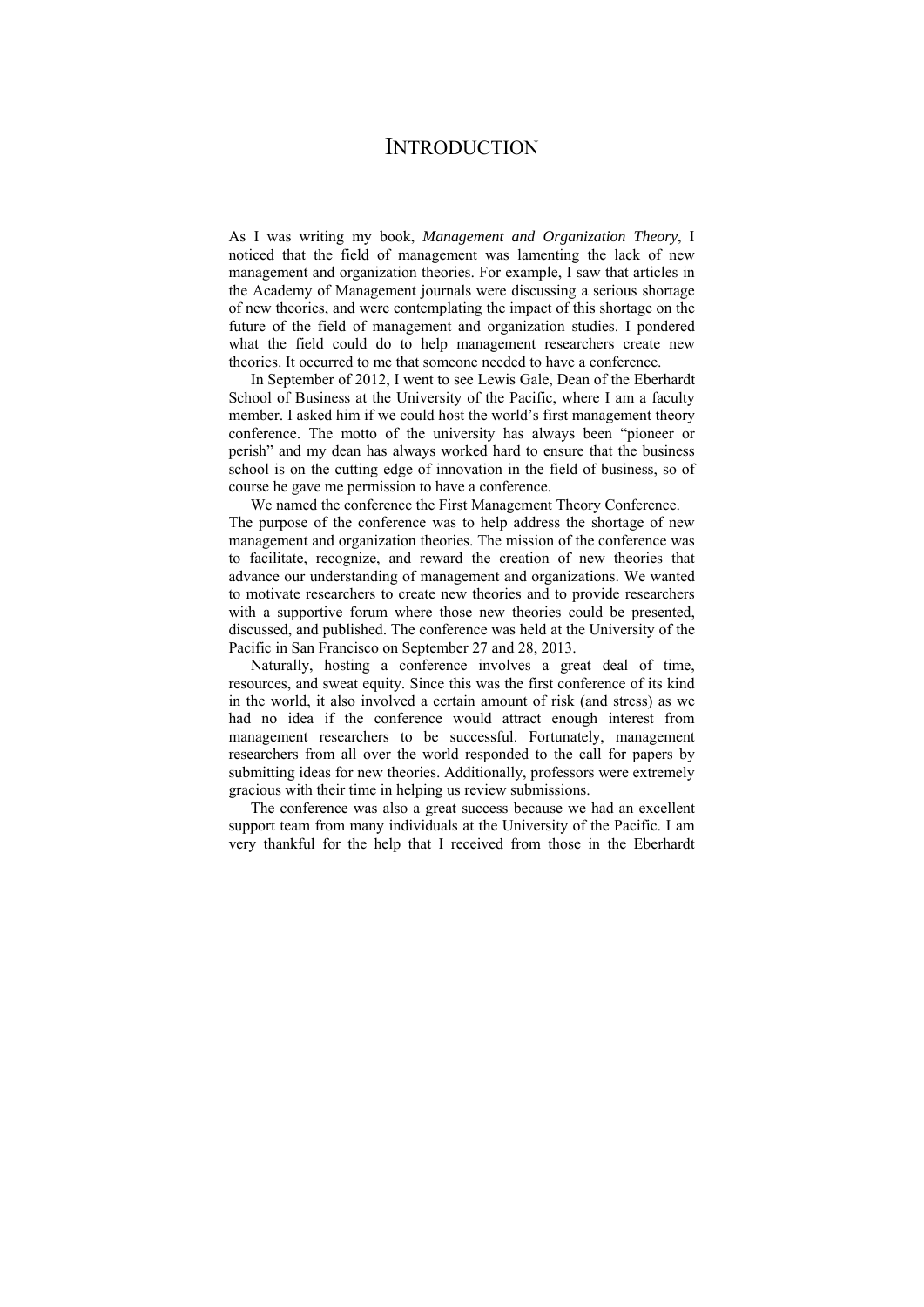School of Business. I extend my thanks to the management faculty for their help reviewing papers and chairing sessions at the conference: Julia Dare, Stefanie Naumann, Chris Sablynski, Dara Szyliowicz, and Dan Wadhwani. I also thank faculty members Tom Brierton and Wenjing Ouyang for their help reviewing papers.

I am especially thankful for the outstanding assistance that I received from the talented support staff at the Eberhardt School of Business. Operations Manager, Rebecca Davis, provided much needed assistance with financial matters, operations, and procedures, for which I am extremely grateful. Administrative Assistant, Sandy Miller, helped with a number of activities for the conference, including awards, catering, and transportation. Multimedia and Design Specialist, Myrna Vick, provided truly outstanding graphics support services, including designing the conference logo, creating the conference website, creating the conference program, and designing the conference lanyards and nametags. Director of Information Services, Mary Nevis, provided IT assistance, including email address, and mass communication and marketing support. Lastly, Faculty Administrative Assistant, Barbara Garcia, provided excellent administrative support, including help with the conference program and nametags. I cannot thank the staff enough for their moral support and encouragement, especially during the many extremely busy and stressful moments before, during, and after, the conference.

I am also extremely thankful for the outstanding assistance that I received from the Arthur A. Dugoni School of Dentistry, University of the Pacific, where the conference was held in San Francisco. First, let me thank the Dean of the Dugoni School, Patrick Ferrillo, for graciously allowing us to host the conference on his campus. We could not have held such a successful conference if it were not for the generosity of Dean Ferrillo. I am also truly thankful for the tremendous support that we received from the staff of the Dugoni School. I cannot express how grateful I am for the amazing help that I received from Administration Coordinator, Karen Yamamoto. Karen provided invaluable help with the facilities at the Dugoni School, including scheduling, parking, catering, signage, coordinating staff and events, and managing equipment and technology in the classrooms. Educational Media Support Technician, Sandra Martino, provided excellent IT support and ensured that all of the technology worked successfully in the classrooms. Building Operations Technician, Robert Pullinger, handled all manner of things in and around the building during the conference, such as managing parking, setting up and tearing down equipment, and maintaining the building environment. Security Corporal, Emilio Fastidio, provided excellent safety and security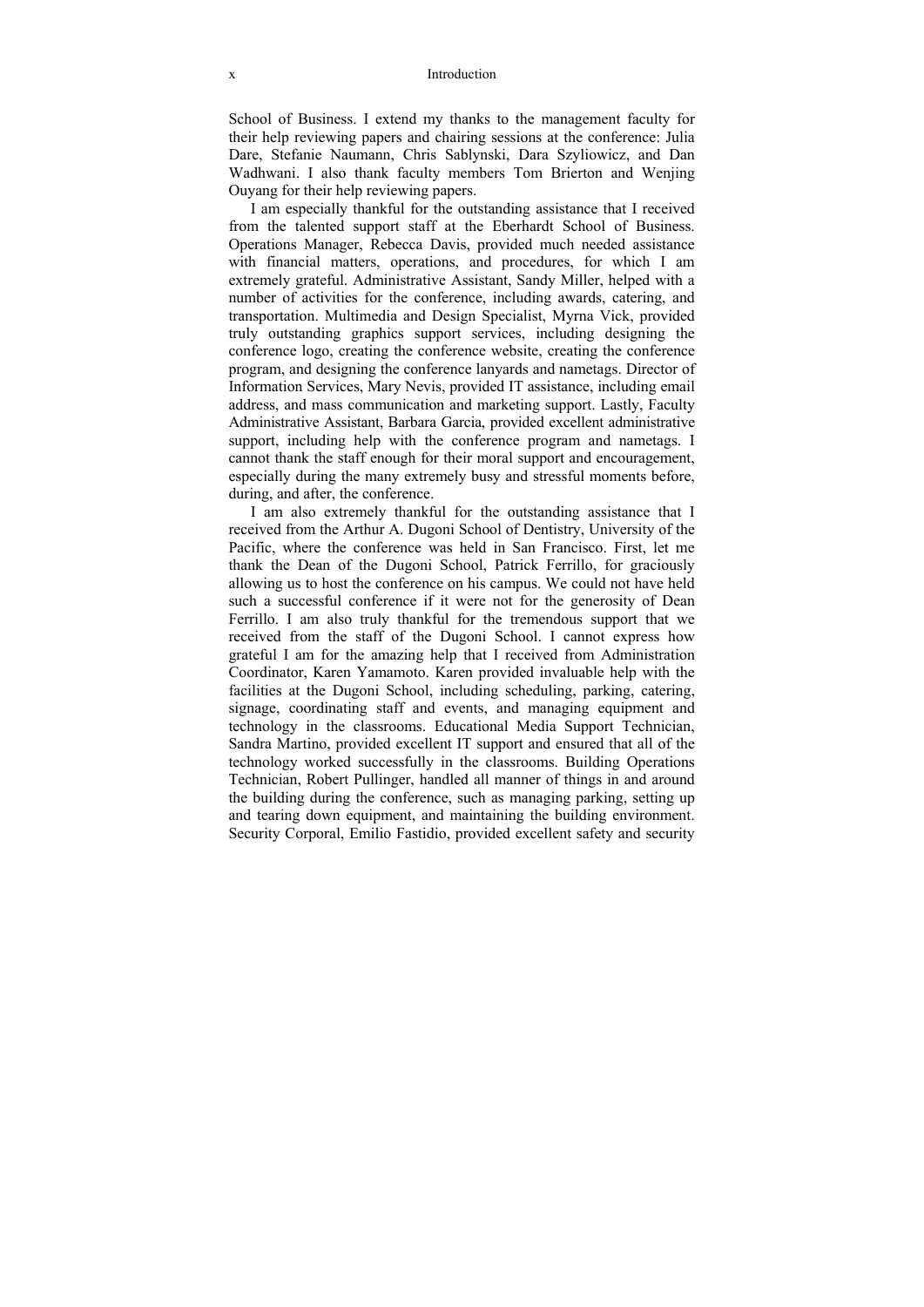services for everyone attending the conference. Director of Planning, Roy Bergstrom, also helped ensure that everything flowed smoothly in the facilities. In sum, we thank everyone at the Dugoni school who attended to our needs, and made us feel especially welcome at the conference.

I am extremely grateful to Patrick Lastowski for the tremendous support that he provided to this conference. I cannot thank him enough for the multitude of roles that he played and the number of activities that he performed, including: transporting resources to and from the conference, arranging equipment and signs, greeting faculty, distributing conference programs and nametags, coordinating staff members and their services, guiding faculty and speakers to their destinations, handling problems and issues, cleaning up at the end of the conference, providing much needed moral support, and doing numerous other things that needed to be done during the conference.

I thank Eberhardt School of Business students: Lucas Bach-Hamba, Chennette Carter, Teddy Crepineau, Mario Giannecchini, Hanna Gremp, Diana Hsiao, Junaid Khan, Jesse Kim, Yee Lao, Zhaosong Li, Ashleigh Loew, Beatriz Maya, Danielle Rinck, Sokcon Tim, and Rory Tokunaga. The students did a tremendous job representing the university on a world stage in the field of management. We received tremendous praise for the passion, knowledge, and abilities of our students. I thank them for helping make this conference so successful and so special.

Lastly, I would like to thank and acknowledge University of the Pacific Provost Maria Pallavicini and President Pamela A. Eibeck for their support and encouragement of this conference. The Provost and the President are working tirelessly to help the university fulfill its mission, which is to provide a superior, student-centered learning experience. Additionally, they are working diligently to help the university achieve its vision, which is to create a leading California university that prepares graduates for meaningful lives and successful careers. By supporting and encouraging events such as this conference, the Provost and the President continue to make great progress toward accomplishing the mission and vision of the University of the Pacific.

> —Jeffrey A. Miles December 2013 Stockton, California, USA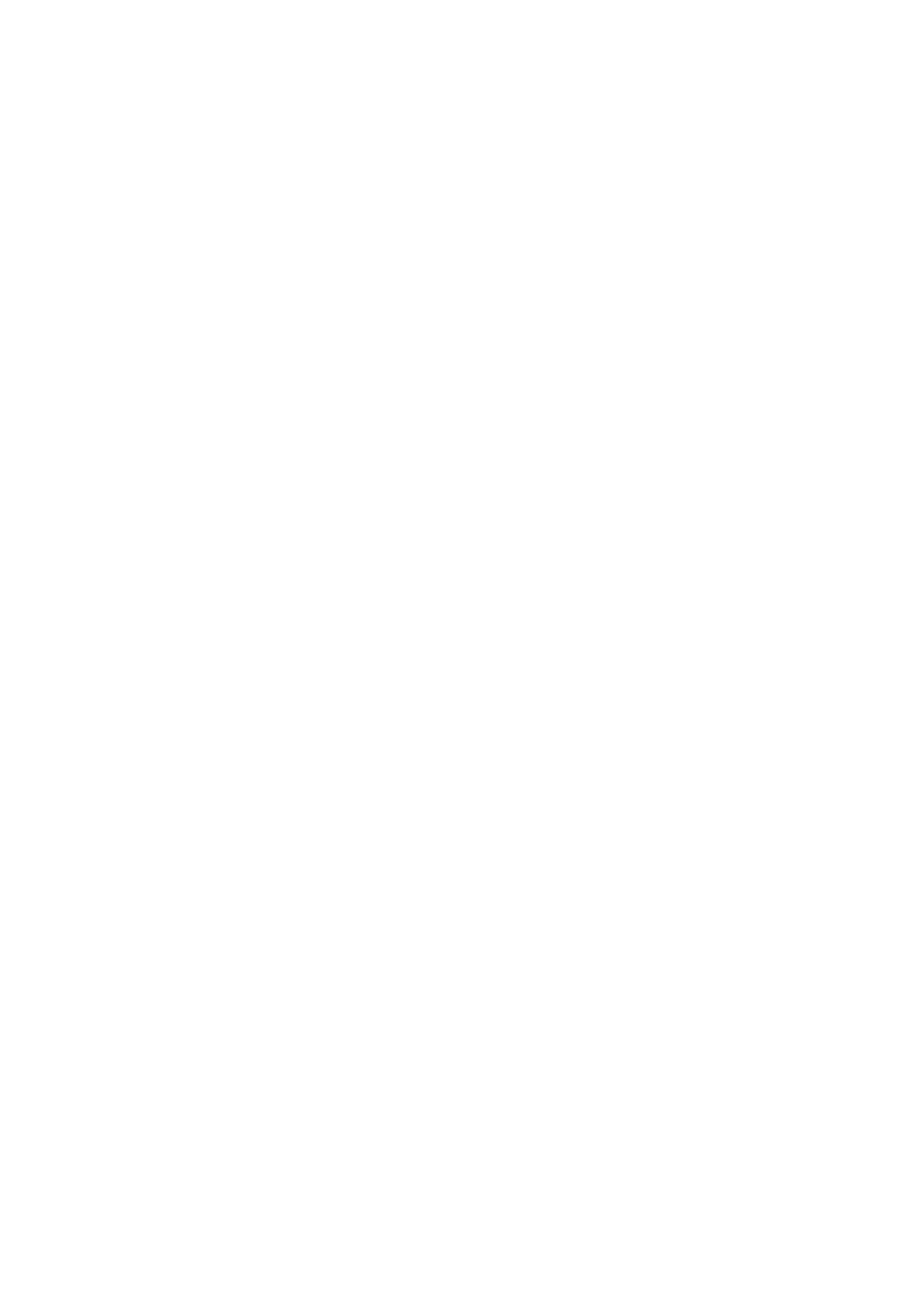### **OVERVIEW**

Theory is the currency of our scholarly realm (Hambrick, 2007). Every toptier management journal requires a theoretical contribution for a manuscript to be published (Corley & Gioia, 2011). A number of organization and management journal editors, such as the editors of the Academy of Management journals, have commented on the lack of new management and organization theories. A special topic forum in the *Academy of Management Review* noted that most of the theories used by contemporary management researchers were formulated several decades ago, mostly in the 1960s and 1970s, and these theories have persisted, largely intact, since that time (Suddaby, Hardy, & Huy, 2011). This is so despite massive growth and change in the size, prevalence, and influence of organizations in modern society. Unfortunately, management and organization theories have become a "living museum of the 1970s" (Davis, 2010: 691). This situation has become so dire that Amy Hillman, *Academy of Management Review* editor, commented "What is the future of theory?" (Hillman, 2011).

The purpose of the First Management Theory Conference was to help address the shortage of new management and organization theories. The mission of the conference was to facilitate, recognize, and reward the creation of new theories that advance our understanding of management and organizations. We wanted to host a conference that would motivate researchers to create new theories and to provide researchers with a supportive forum where those new theories could be presented, discussed, and published.

This volume is a collection of the best seventeen papers from the First Management Theory Conference based on reviewer ratings and comments. Chapter Seventeen was the winner of the Wiley Outstanding New Management Theory Award, which was presented at the conference. This volume also contains written summaries of the two keynote addresses that were given at the conference by Roy Suddaby (editor of *Academy of Management Review*) and Jeffrey Pfeffer, which comprise Chapters Eighteen and Nineteen.

I would like to note that the seventeen papers were not categorized in any way, such as by their "micro" or "macro" approach. Some researchers believe that there is a great divide or conflict between researchers who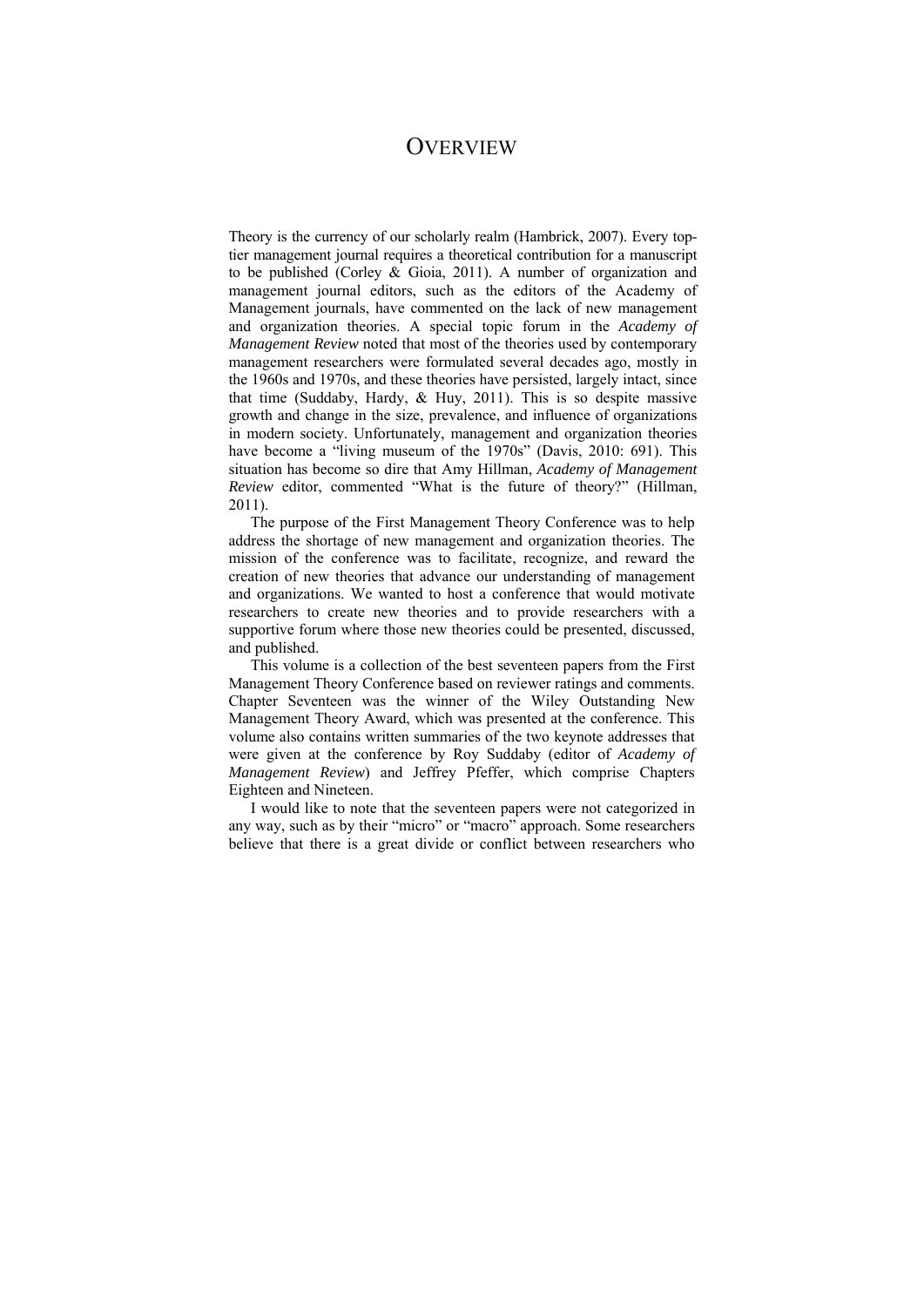primarily explore micro levels of analysis and those who primarily explore macro levels of analysis (Huselid & Becker, 2011). However, some researchers believe that there is less of a divide than is often assumed (Rousseau, 2011). Indeed, many researchers agree that one of the most critical challenges in the field of management and organization research is finding ways to integrate micro- and macro-level research methods and theories (Aguinis, Boyd, Pierce, & Short, 2011).

One of the goals for this conference was to help integrate all of the theories of management and organization. In order to help accomplish this goal, I specifically did not label any of the theories as primarily micro- or macro-level in focus for this volume. All of the theories contained herein are important for all students, researchers, and theorists, and for all kinds and types of research, so I wanted to avoid perpetuating the divide that some of the theories tend to be micro-level theories and some tend to be macro-level theories.

The volume begins with Chapter One by Kannan Srikanth, Sarah Harvey, and Randall S. Peterson. They provide an enhanced theoretical framework for studying performance in diverse groups. They propose that diverse groups' lack of common ground makes them more susceptible to coordination failure, poor performance, and ultimately interpersonal problems (e.g., low trust and poor communication), and that this is a more fundamental reason for low performance in diverse groups than the motivation losses traditionally emphasized in the group diversity literature.

Bin Zhao, Fernando Olivera, and Amy C. Edmondson are the authors of Chapter Two. Building on theories of learning from errors, emotions, self-regulation, motivation, and coping, they propose a model to explain that negative emotions have both stimulating and impairing effects on learning from errors. Their model acknowledges the differential effects of discrete negative emotions on learning from errors.

Chapter Three was written by Jack A. Goncalo and Verena Krause. They focus on a static view of the creative process and review evidence that narcissists can contribute to group creativity. They uncover three critical gaps, suggesting that research: 1) focuses narrowly on one stage of the creative process while neglecting other stages, 2) neglects the fact that events in one stage can impact subsequent stages, and 3) assumes a dynamic process that is not tested empirically. They propose a dynamic model that addresses these gaps and generates a series of novel propositions.

The next paper, Chapter Four, is by Emma Y. Zhao and Karen A. Jehn. They propose that emergent leaders are more likely to cause more conflict compared to assigned leaders due to their difference in power and capability. They present a new framework through which a leader's self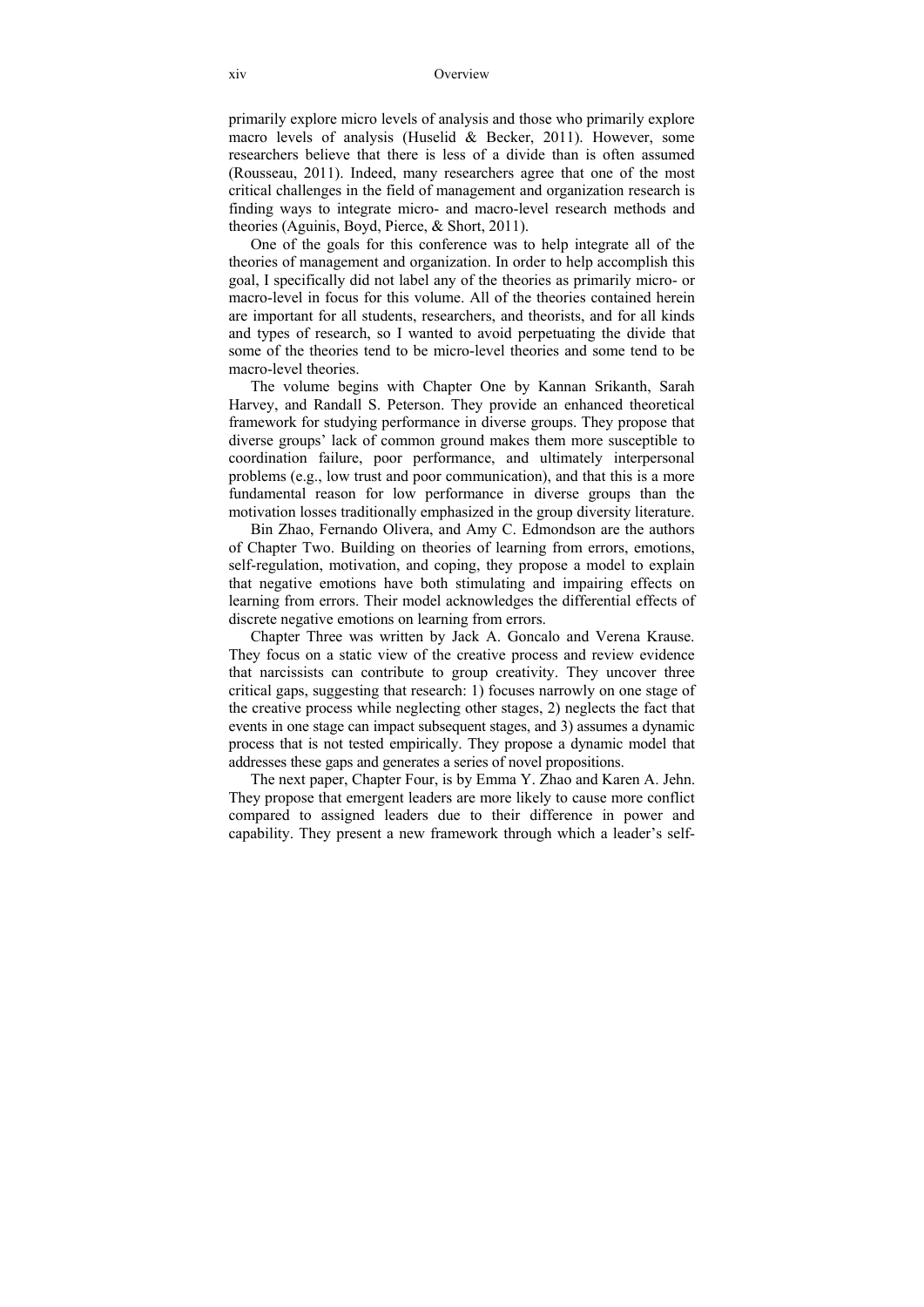entitlement is likely to affect the relationship between emergent leadership and conflict by exacerbating relationship and process conflict, but ameliorating task conflict. Their model incorporates leader conflict management behaviors (forcing and problem-solving) to moderate the link between conflict and team performance.

Chapter Five was written by Tyler Wry and Jeffrey G. York. Extending work on identity and entrepreneurship, they combine insights from structural and institutional views to develop the concept of the entrepreneurial self. They present a theoretical framework for understanding the role of the entrepreneurial self in the creation of new ventures that provide non-economic benefits.

Rebekah Dibble and Cristina Gibson were the authors of Chapter Six. They examine ways in which emerging forms of collaborative work are critically distinct from traditional forms of organizing. They identify fluidity, impermanence, organizational independence, and environmental volatility as four key features which set collaborative efforts apart from traditional teams. They explore important aspects of collaborative work (internal and external adjustment) that cannot be adequately understood by generalizing from traditional forms.

Chapter Seven was written by Anette Mikes and Robert S. Kaplan. Based on a ten-year field project and over 250 interviews with senior risk officers, they propose a contingency theory of enterprise risk management (ERM) that identifies potential design parameters that can explain observable variation in the "ERM mix" adopted by organizations. They outline a minimum necessary contingency framework enabling empirical researchers to hypothesize about "fit" between contingent variables, such as risk types and the ERM mix, as well as hypothesize about outcomes such as organizational effectiveness.

Yally Avrahampour is the author of Chapter Eight. He introduces an alternative, relational, framing of agency, which is illustrated through an analysis of a particular type of agent, namely, the manager of the defined benefit pension fund. He advocates that the pension manager uses ambiguity to mediate between two principals with conflicting objectives; shareholders and beneficiaries, allocating resources between these two principals and thus facilitating take-up of defined benefit pension provision. In the paper, he proposes that financial sociology is a discipline using a socio-cultural perspective in reformulating agency models.

Chapter Nine was written by Jeffrey Miles. He integrates concepts from the field of medicine with the study of organizations in a new area called Organizational Medicine. The paper argues that some organizations live longer, healthier lives than other organizations because they are better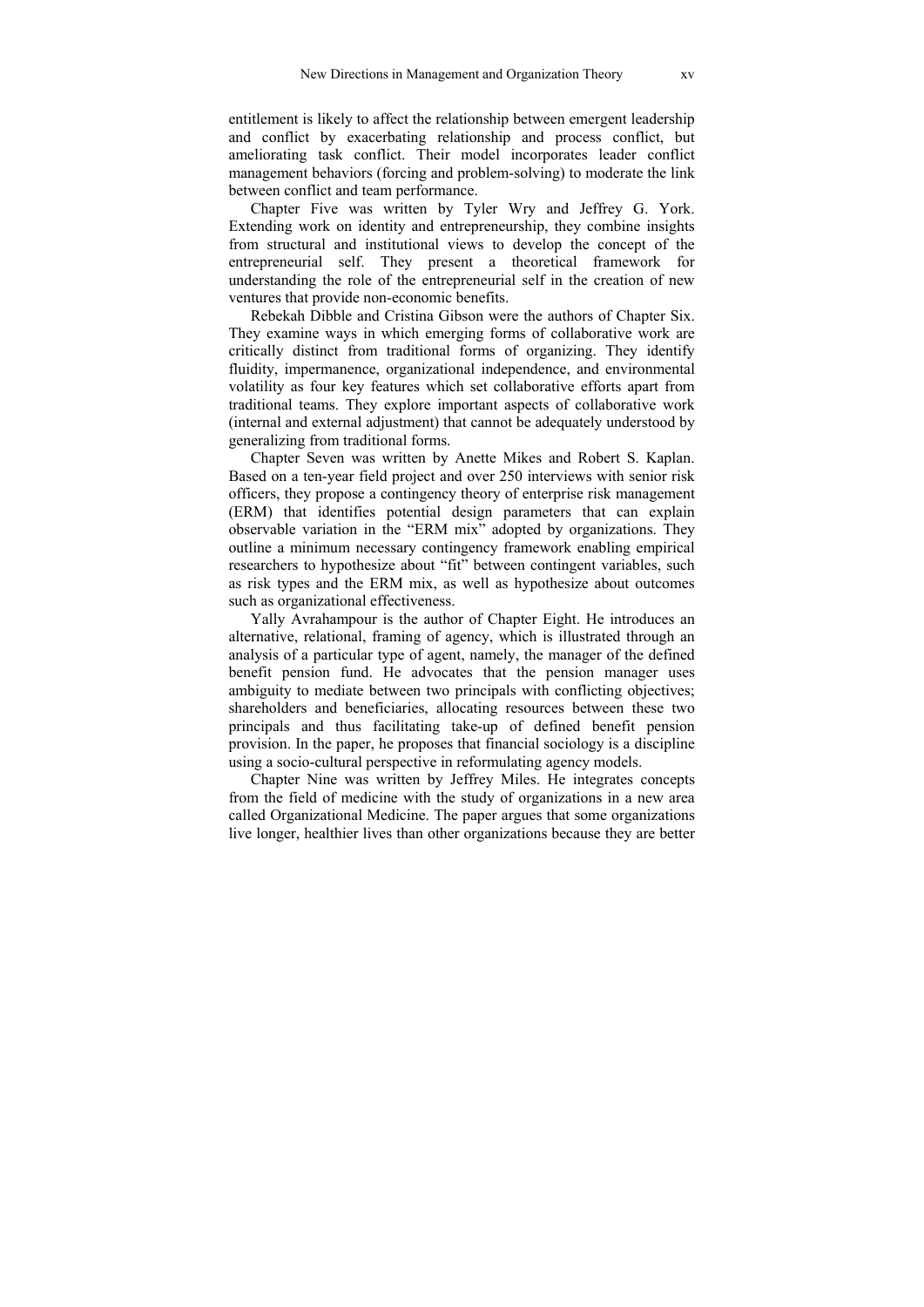able to overcome organizational illnesses and diseases. He examines twelve organizational diseases and presents two models: 1) a model of organizational population health change, and 2) a model of potential health changes for an individual organization. Lastly, he discusses the need for development and use of organizational quality of well-being (OQWB) scales.

The next chapter was authored by Chester S. Spell and Katerina Bezrukova. Chapter Ten presents a multi-level theory of health management in organizations. They present a model with testable propositions and a research agenda that contributes to understanding of the employer's role in health management, and highlights implications for managers.

Chapter Eleven was authored by Dorota Leszczyńska and Erick Pruchnicki. The paper highlights the link between the transfer of knowledge flows and the location of a multinational company. The authors elaborate a model that provides a better understanding of the impact of embedded knowledge on the efficiency of a localization choice made by a multinational company.

The authors of Chapter Twelve were Tammy L. Madsen, Jennifer L. Woolley, and Kumar Sarangee. They offer theory and propositions regarding how a firm can structure interactions and manage community engagements to facilitate product innovation. They propose methods through which a firm may enhance value creation in the context of product innovation.

Chapter Thirteen was written by Gongming Qian, Lee Li, and Stephen Tallman. This paper proposes that firms use strategic alliances mainly to share resources, costs, and risks, but that this may not be the main rationale for strategic alliances in dynamic environments. This work argues that the possibilities of firms forming strategic alliances are positively correlated with their internal inertia (routinized behavior, organizational structure, age and size).

The next chapter, Chapter Fourteen, was authored by Leigh Anne Liu, Karen D. Loch, and David C. Bruce. They argue that managers need to develop political wisdom, like the mafia's *consiglieri* (an advisor to a mafia boss on political relationships), to effectively navigate the complex maze of government/business relations in emerging markets such as China. They discuss political wisdom in the context of business diplomacy in the global business environments.

Chapter Fifteen was written by Matthew B. Perrigino, who proposes Family Centrality Theory (FCT). The theory explains how the values of a family-central individual translate into action as these individuals navigate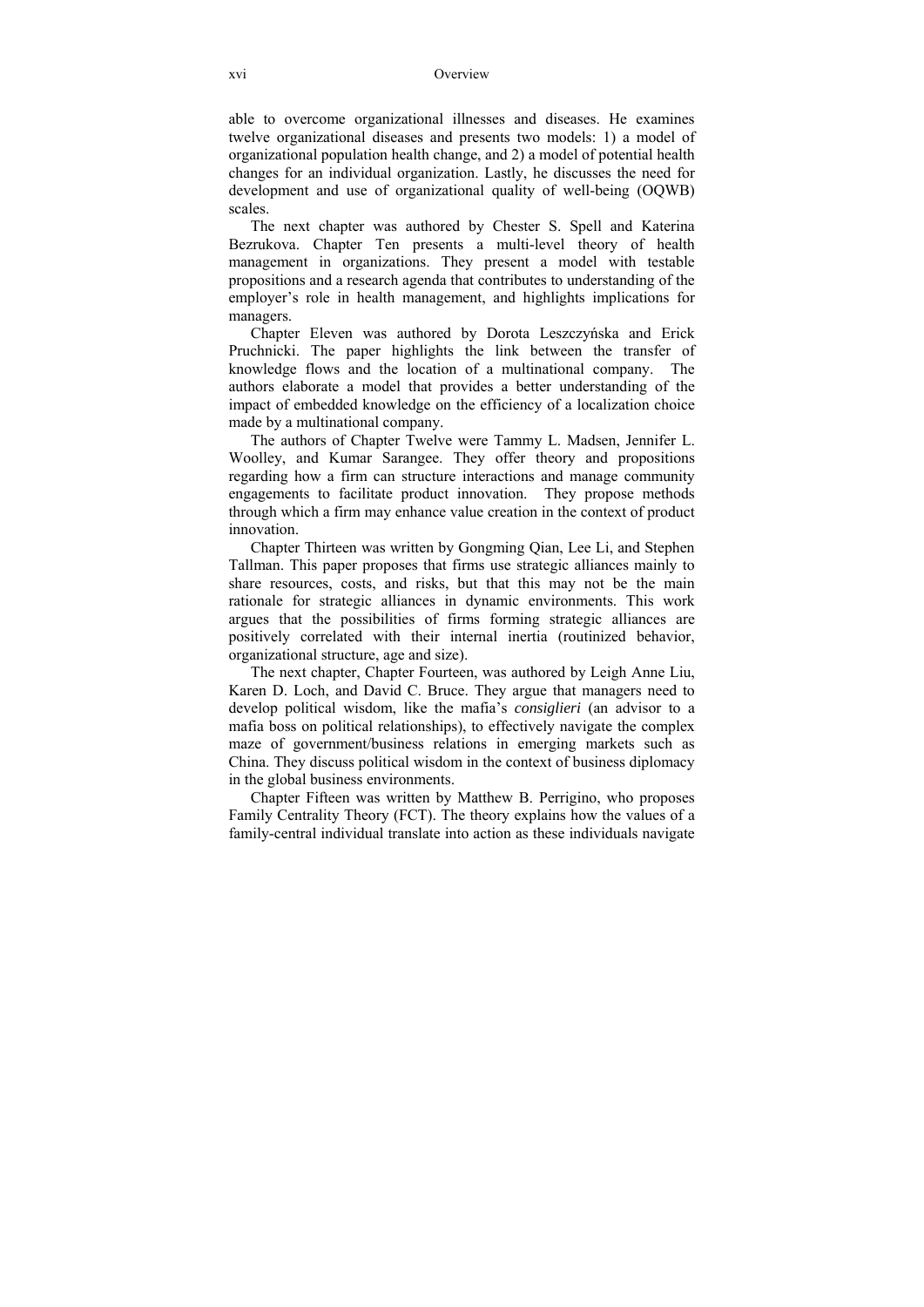the daily challenges of work. He advocates that limiting the amount of time spent working and utilizing flexible work arrangements are the two proposed mechanisms through which these individuals can reduce their amounts of work-family conflict and maximize time spent with family.

Next is Chapter Sixteen, which was authored by Andaç T. Arıkan. He conceptualizes cluster macrocultures as the manifestations of the extent to which identity orientations of the firms inside a cluster are convergent. He offers a conceptual model that outlines the process by which cluster macrocultures emerge and transform. He focuses on the dyadic exchange relationships inside clusters as the nexus of cluster macrocultures, and Arıkan outlines the process by which cluster firms' identity orientations transform as cluster firms collect social proof as to the appropriate ways of approaching negotiation situations during relational practices.

The authors of Chapter Seventeen, Chris P. Long, Sim B. Sitkin, and Laura B. Cardinal, were the winners of the Wiley Outstanding New Management Theory Award, which was presented to them at the conference for this outstanding work. In their paper, they present a theory to explain the drivers of managerial efforts to promote trust, fairness, and control. They theorize how superior-subordinate conflicts stimulate managers' concerns about managerial legitimacy and subordinate dependability in performing tasks. They hypothesize how managers attempt to address these concerns using trustworthiness-promotion, fairness-promotion, and control activities. Lastly, they discuss how their theory refines and extends organizational trust, fairness, and control research.

The last two chapters, Chapter Eighteen and Chapter Nineteen, contain written summaries of the two keynote addresses that were given at the conference. Both of these addresses are excellent examinations of the state of management theory and development. Chapter Eighteen was written by Roy Suddaby, editor of *Academy of Management Review*. He disagrees with the growing consensus that management research has serious ills that could be resolved if we got back to hard empirical data collection and the accumulation of managerial knowledge. He argues that critics of management theory are largely taking issue with fetishistic theory or theory that has become ritualized, mechanical, artificial, and rationalized. He examines three defining elements of fetishistic theory: 1) rationalism, 2) scientism, and 3) self-reflexivity. He advocates that the creation of an indigenous approach to management theory would: 1) balance rationalism and empiricism with a clear mandate toward abduction, 2) be more attentive to the phenomena of management, and 3) create space and legitimacy within our profession for a higher degree of self-reflexivity.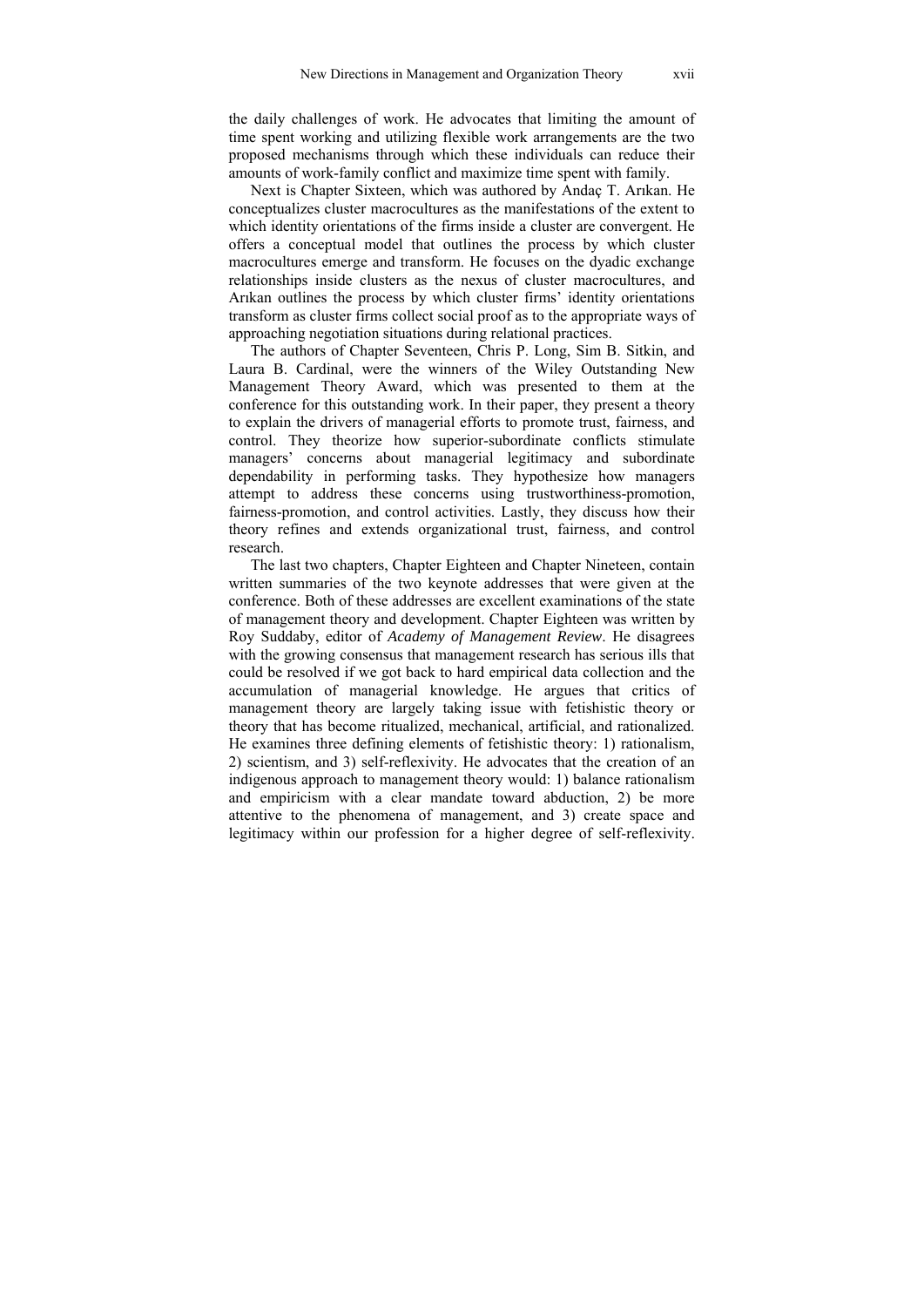Finally, he notes that we need to develop a more discriminate taste for what constitutes good, and bad, theory.

The final chapter in the volume, Chapter Nineteen, was written by Jeffrey Pfeffer and examines the management theory morass, a sprawling, vast, and sometimes redundant set of ideas. He argues that our obsession with new theory over measurement has led to some predictable consequences: a proliferation of theories, studies of little social importance, a lack of demonstrable progress in knowledge development, the articulation of ideas that may not be testable, a lack of evidence-based management, and various degrees of academic misconduct. He argues that the solutions to the management morass require some fundamental changes in how we evaluate and review colleagues and how we practice science, and may require moving to a more open reviewing process. Lastly, he argues that we need to be more self-reflective and much more aware of the downsides of our preoccupation with management theory.

#### **References**

- Aguinis, H., Boyd, B. K., Pierce, C. A., & Short, J. C. (2011). Walking new avenues in management research methods and theories: Bridging micro and macro domains. *Journal of Management, 37*, 395-403
- Corley, K. G., & Gioia, D. A. (2011). Building theory about theory building: What constitutes a theoretical contribution? *Academy of Management Review*, *36*, 12-32.
- Davis, G. F. (2010). Do theories of organization progress? *Organizational Research Methods, 13*, 690-709.
- Hambrick, D. (2007). The field of management's devotion to theory: Too much of a good thing? *Academy of Management Journal, 50*, 1346- 1352.
- Hillman, A. (2011). Editor's comments: What is the future of theory? *Academy of Management Review, 36*, 606-608.
- Suddaby, R., Hardy, C., & Huy, Q. N. (2011). Introduction to special forum topic: Where are the new theories of organization? *Academy of Management Review, 36*, 236-246.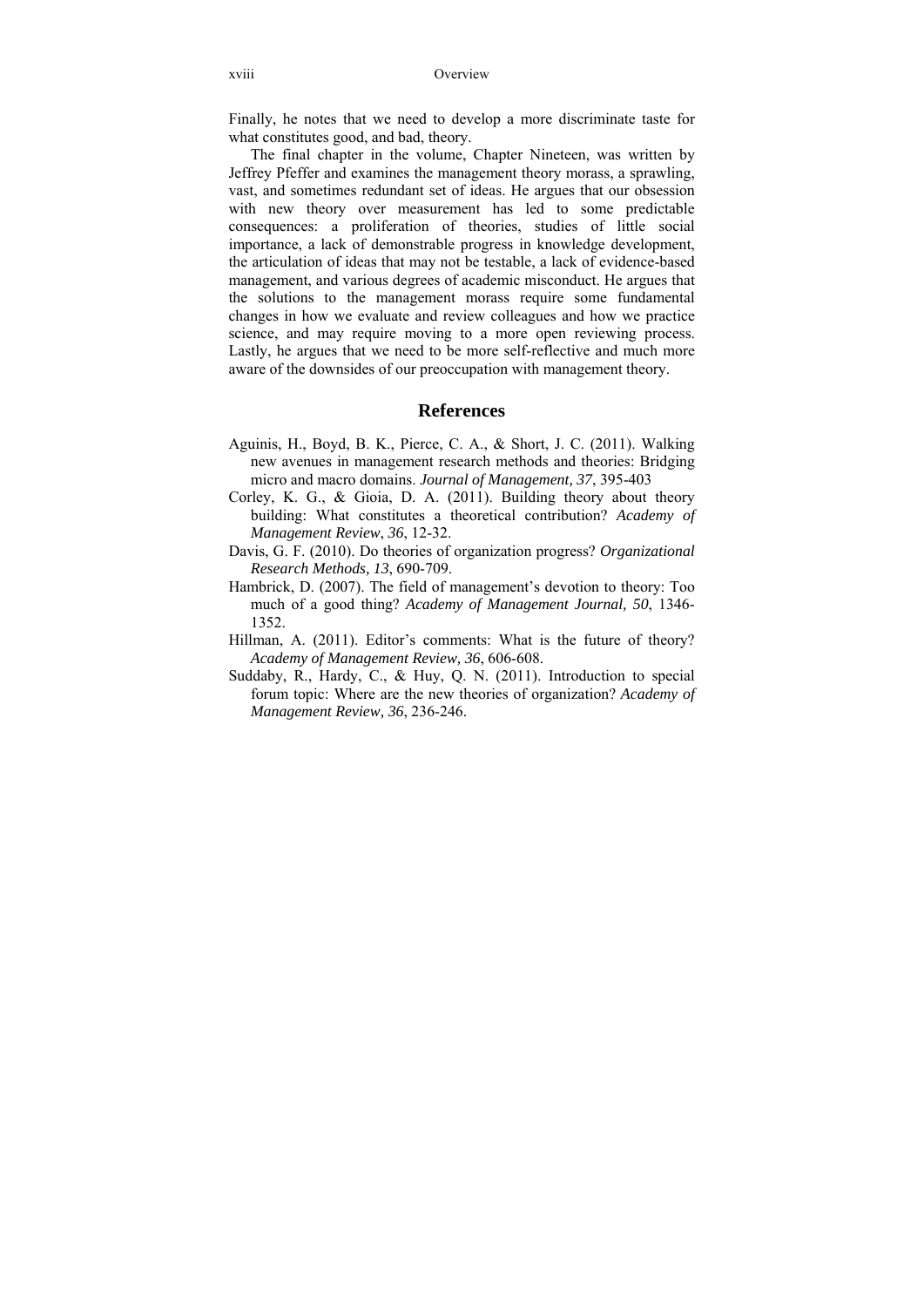### CHAPTER ONE

## COORDINATION FAILURE. A MISSING LINK IN UNDERSTANDING PERFORMANCE IN DIVERSE GROUPS

## KANNAN SRIKANTH, INDIAN SCHOOL OF BUSINESS, INDIA SARAH HARVEY,<br>UNIVERSITY COLLEGE LONDON, UK AND RANDALL S. PETERSON LONDON BUSINESS SCHOOL, UK

#### **Abstract**

This paper provides an enhanced theoretical framework for studying performance in diverse groups. Specifically, we argue that existing work has largely under-appreciated the coordination challenges posed by group diversity. We propose that diverse groups' lack of common ground makes them more susceptible to coordination failure, poor performance, and ultimately interpersonal problems (e.g., low trust and poor communication), and that this is a more fundamental reason for poor performance in diverse groups than the motivation losses traditionally emphasized in the group diversity literature.

**Keywords**: diversity, coordination, common ground

#### **Introduction**

Why do some diverse groups outperform homogenous groups, while others severely underperform? Globalization and increased worker mobility have caused a great urgency in understanding the answers to this question.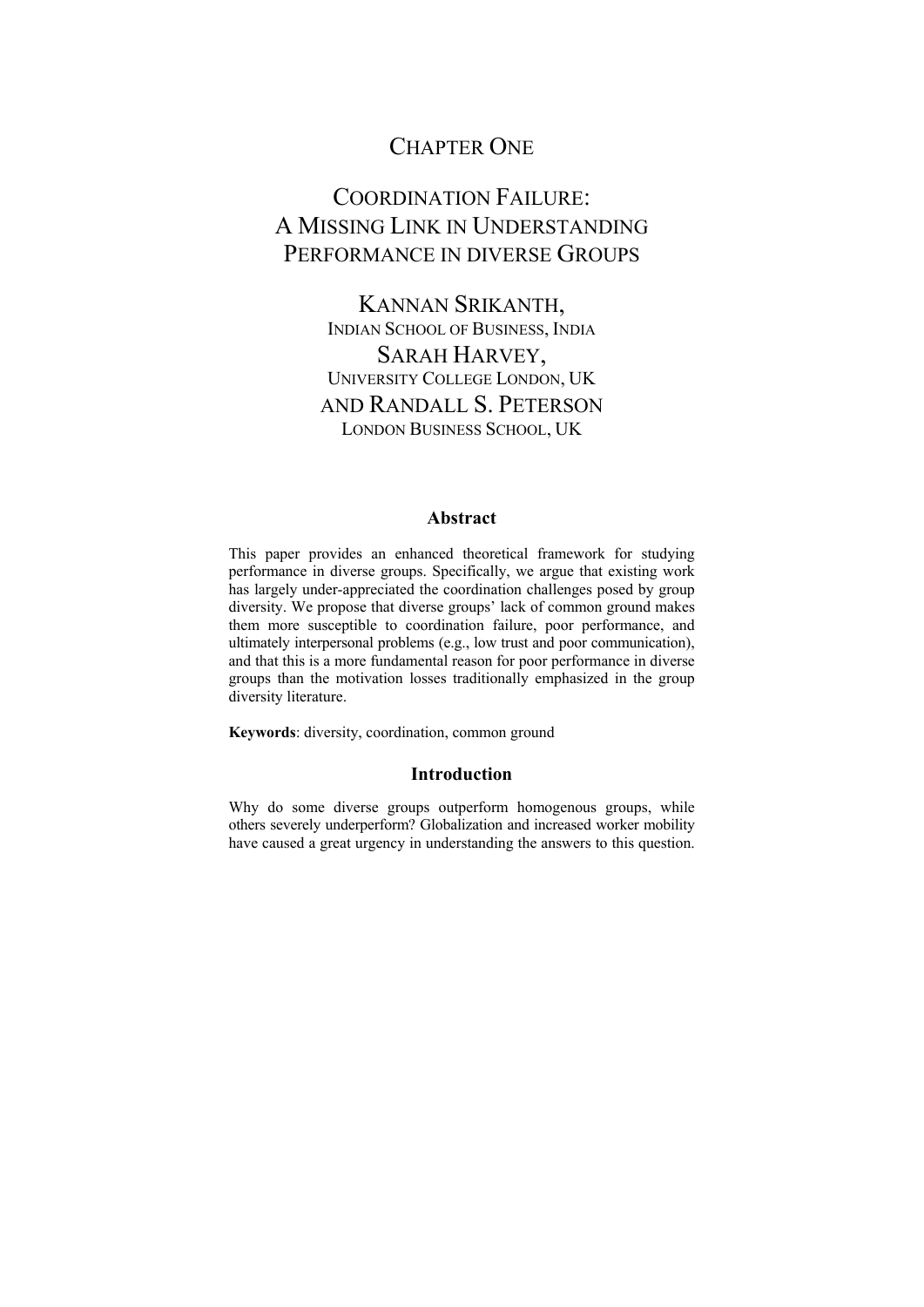This has resulted in an explosion of research on the effects of group diversity of all types (e.g., functional diversity, individual differences, demographic differences, etc.) and has generated significant insight into the paradox of diverse group performance (see Guzzo & Dickson, 1996; van Knippenberg & Schippers, 2007; and Williams & O'Reilly, 1998 for reviews).

Existing research on group diversity has uncovered two opposing forces that influence their performance. Group decision making and creativity both benefit from the variety in the backgrounds, resources, information and skills of group members (e.g., Bantel & Jackson, 1989; Brophy, 1998; Cox & Blake, 1991; and Thompson, 2003). However, diversity is also associated with a lack of cohesion and other interpersonal problems – social divisions between members with salient differences reduce communication and cohesion, increase conflict, and reduce motivation to engage with the team (Lau & Murnighan, 1998; Williams  $\&$ O'Reilly, 1998). This research stream implies that, by striking a fine balance between the benefits and challenges of diversity, diverse groups can reliably outperform homogeneous groups. Nevertheless, empirical research consistently finds that diversity impairs overall group performance (Williams & O'Reilly, 1998; van Knippenberg and Schippers, 2007). We broaden theory in this area in an attempt to better explain why diverse groups tend to underperform relative to their potential and why some diverse groups perform much better than others.

We specifically propose that the current literature on diverse teams has underestimated the challenges associated with successfully managing diversity. We argue that apart from losses arising from social categorization, diverse groups also suffer from coordination losses. Coordination losses arise from the mis-alignment of group members' actions. We argue here that diverse groups (as opposed to homogeneous groups) have difficulty coordinating their efforts due to a lack of common ground – that is, discrepancies in the knowledge, beliefs and assumptions of group members. We argue that coordination failure is at the heart of the problems faced by diverse teams, but coordination mistakes are often misidentified as arising from interpersonal problems (e.g., low trust, lack of information sharing, etc.) between group members – and this usually creates additional interpersonal problems. We specifically suggest that there are three direct effects of diversity on team performance, rather than the two typically suggested in the literature: 1) the positive effects of informational diversity on decision making and creativity, 2) the negative effects of social category diversity on interpersonal dynamics, and now we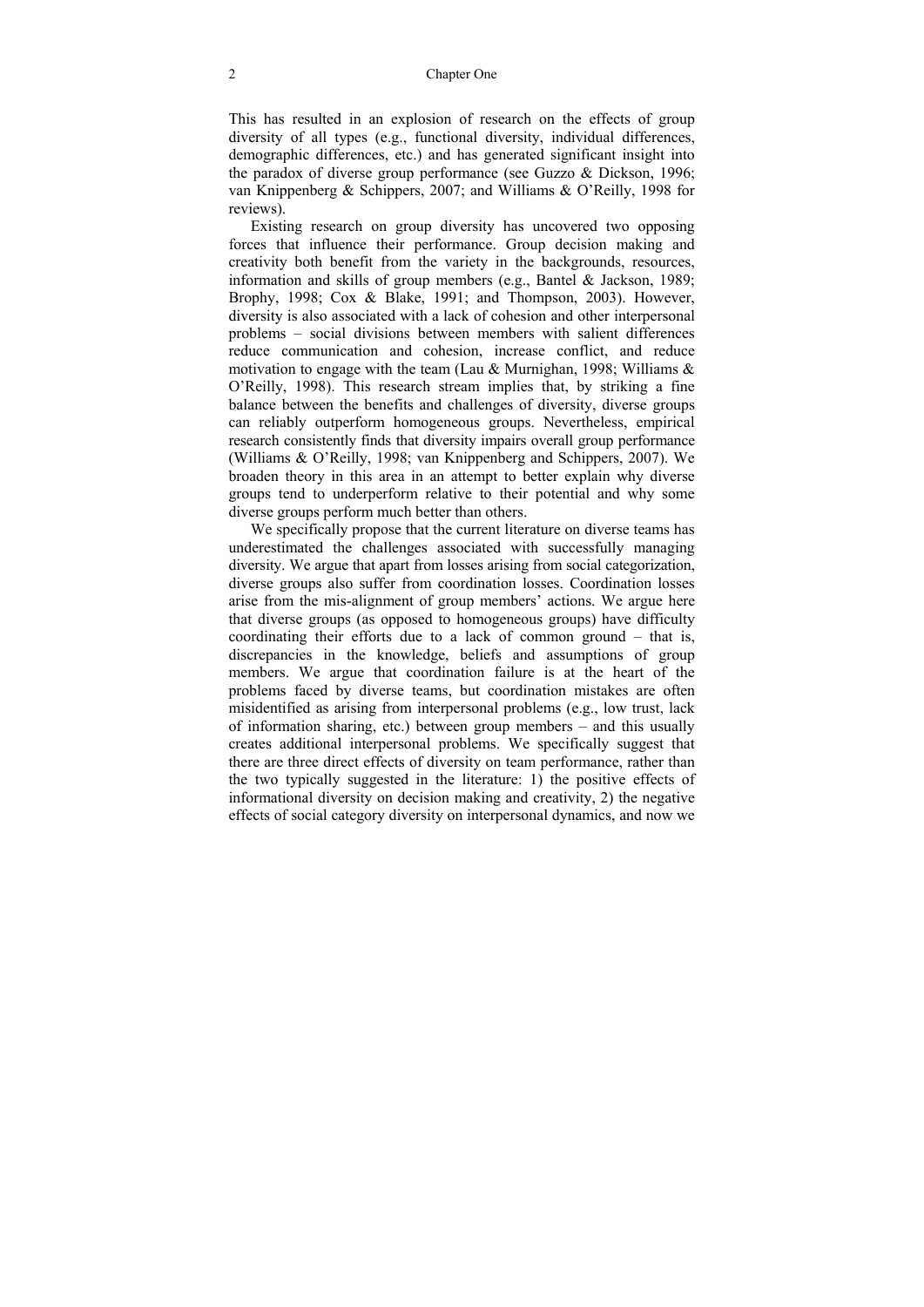would add, 3) the negative effects of lack of common ground on the group's ability to coordinate action.

Interestingly, these three effects are consistent with Steiner's (1972) argument that group performance results from process gains and two types of processes losses – those pertaining to lack of motivation and those that result from poor action alignment or coordination. Research on group diversity has principally concentrated on motivation losses and neglected coordination losses. We believe it is essential to consider both types of losses in order to move the field forward.

The two sources of process losses in diverse groups are highly intertwined and therefore the underlying causes of the "diversity discount" may be difficult to prise apart empirically, but we think the effort is worthwhile in order to facilitate additional ways of improving the performance of diverse groups that are increasingly important in modern work organizations.

#### **The Existing State of Play on Group Diversity – Information Gains Versus Social Categorization Losses**

Diversity has been conceptualized as a double-edged sword (cf. Milliken & Martins, 1996). On one hand, diversity should improve group performance because differences in knowledge and perspectives help groups to develop new and emergent knowledge (Argote, 1999). Group members with different backgrounds and experiences are likely to have access to different information and alternative points of view on the group task. This enables them to develop a more complete understanding of the task, access relevant information, and adopt task appropriate strategies (Bantel & Jackson, 1989; Cox & Blake, 1991; Milliken & Martins, 1996; van Knippenberg, De Dreu, & Homan, 2004).

On the other hand, diversity foments social categorization behaviors that lead to interpersonal problems. Group members tend to categorize one another on the basis of salient characteristics and to identify themselves with a related social category that promotes their self-esteem. Group members then view those not in their category as different from themselves (Hogg & Terry, 2000; Tajfel, 1970; 1981). Social categorization leads to poor group processes such as reduced identification, less information transfer, less participation in decision making, increased conflict and lower cohesiveness (Jehn, Northcraft, & Neale, 1999; Keller, 2001; Pelled, Eisenhardt & Xin, 1999; Pelled, Ledford & Mohrman, 1999; Williams & O'Reilly, 1998).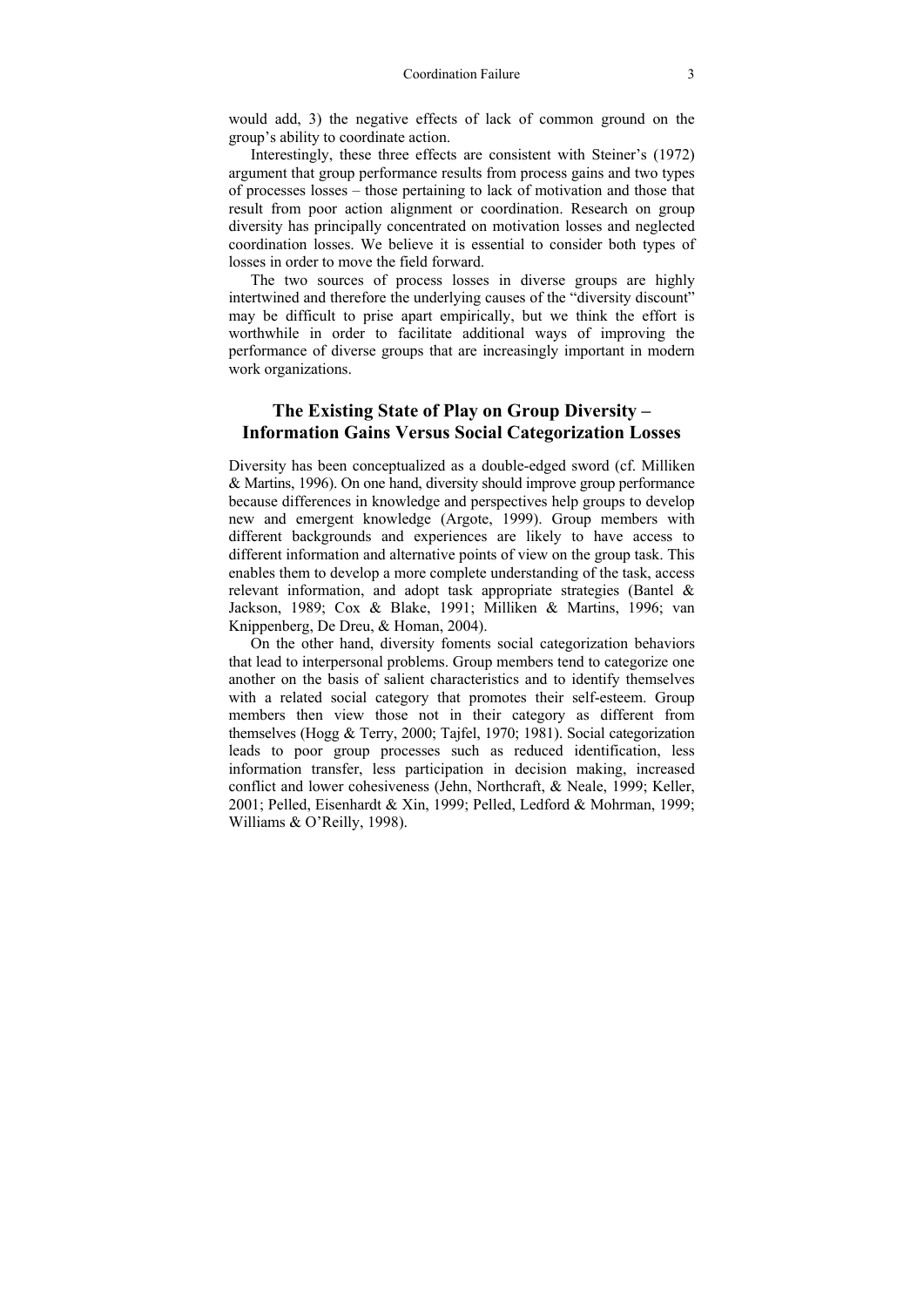The causal chain suggested by this literature is that when diverse team members first get together, they tend to identify with others in the group who are similar to themselves. This leads to more interaction within subgroups and little interaction across different sub-groups. The initial lack of communication becomes reinforced over time, resulting in lack of trust and increased conflict between subgroups. Sub-optimal group processes may also lead to a lack of motivation towards the task, as group members feel more committed to their subgroup than the larger team. Ultimately, poor group processes reduce group performance.

The information processing and social categorization perspectives that are applied to diverse teams generally do not show any clear relationship between diversity and performance (see van Knippenberg & Schippers, 2007, for a comprehensive review). Research has therefore turned to identifying variables that modify this relationship. Solutions for improving diverse group performance focus on enabling diverse groups to transcend social categorization, avoiding the consequent interpersonal and group process problems, thereby achieving superior performance. For example, Earley  $&$  Mosakowski (2000) suggest that to be effective, diverse teams need to abstract away from individual identities and build a third culture within the team that offers a *common sense of identity* and provides a basis for team interaction. Other remedies include having a cooperative norm (Chatman & Flynn, 2001), a psychologically safe communication environment (Gibson & Gibbs, 2006), or a strong organizational culture that emphasizes what members have in common rather than what makes them unique (Chatman, Polzer, Barsade, & Neale, 1998; Homan, et al., 2008). Van der Vegt & Bunderson (2005) demonstrate directly that identifying with the team improves the performance of diverse groups.

However, there are reasons to look beyond common identity as a normative solution to diverse group performance problems. In their review, van Knippenberg and Schippers (2007, p. 526) suggest "few studies directly assessed social categorization processes and the results are inconsistent enough to raise doubts about the extent to which social categorization is in operation." They suggest that the empirical results observed could also be consistent with simple misunderstanding and disagreement. In the sections below, we fill this gap in the group diversity literature by developing a theory of the antecedents and consequences of coordination failure in groups.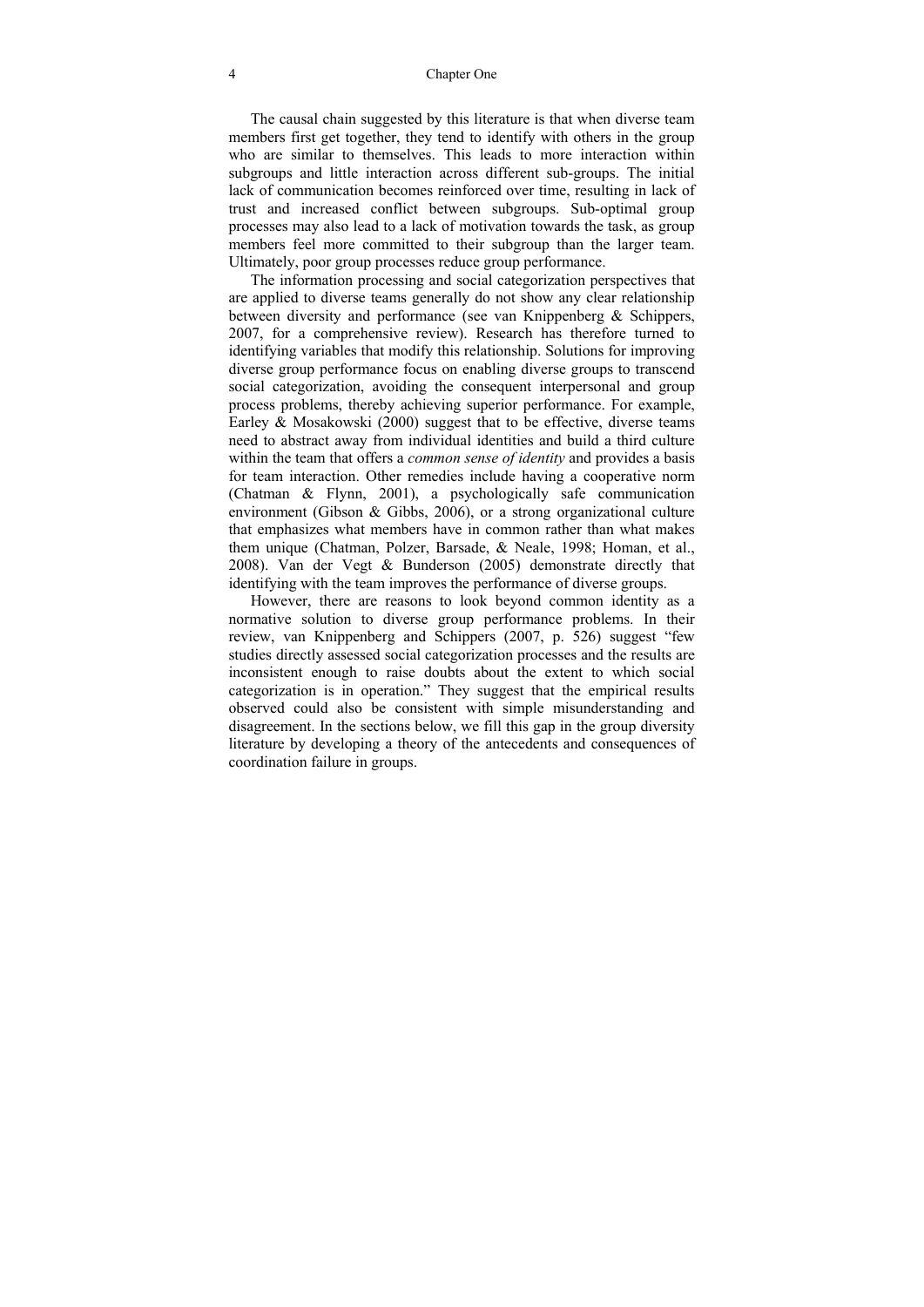#### **Analyzing Coordination Failure in Groups**

In order to perform effectively, groups must minimize two types of potential process losses – those that result from lack of motivation and those that result from lack of coordination (Steiner, 1972; Simon, 1947). Motivation problems result when group members' incentives are not aligned. This may occur because members have private goals or it may be more subtle, occurring because group members lack commitment to the team and shirk team-level responsibilities. The interventions for improving diverse group performance suggested in prior research typically are geared toward addressing this motivation problem, since many scholars believe that motivation problems are more likely in diverse groups than in homogenous groups (e.g., Chatman & Flynn, 2001; Chatman, et al., 1998; and Lovelace, et al., 2001).

Coordination is achieved by the alignment of group members' actions. Coordination involves dividing work between group members, reintegrating work and deciding how to spend the group's time and resources (Hackman, 1987). We define coordination as an outcome in which interacting individuals achieve reciprocal predictability of action<sup>1</sup> (Camerer, 2003; Heath & Staudenmayer, 2000; March & Simon, 1958; Simon, 1947). In contrast to motivational issues, coordination failure results from an inability (rather than an unwillingness) to work together effectively. Simon's memorable example is that a group of highly motivated boat builders will not be successful unless they are all working to the same blueprint (Simon, 1947, p. 8).

Several scholars have suggested that organization theory has significantly underestimated the issue of coordinating, assuming that incentive alignment automatically achieves action alignment or coordination (Grant, 1996; Heath & Staudenmayer, 2000). However, prior studies have shown that even highly motivated groups who want to coordinate with one another suffer lower performance because they neglect group processes that foster coordination (Camerer, 2003; Camerer & Knez, 1996; Heath & Staudenmayer, 2000). Research from across a range of disciplines suggests that coordination problems between group members arise due to lack of common ground or mutual knowledge –

l

<sup>&</sup>lt;sup>1</sup> Often the term coordination is used both to denote this outcome as well as the process by which this outcome is achieved. Here, we exclusively use the term coordination to refer to the outcome and use the terms "coordinating" or "coordination process" to refer to the process by which a coordinated outcome is achieved.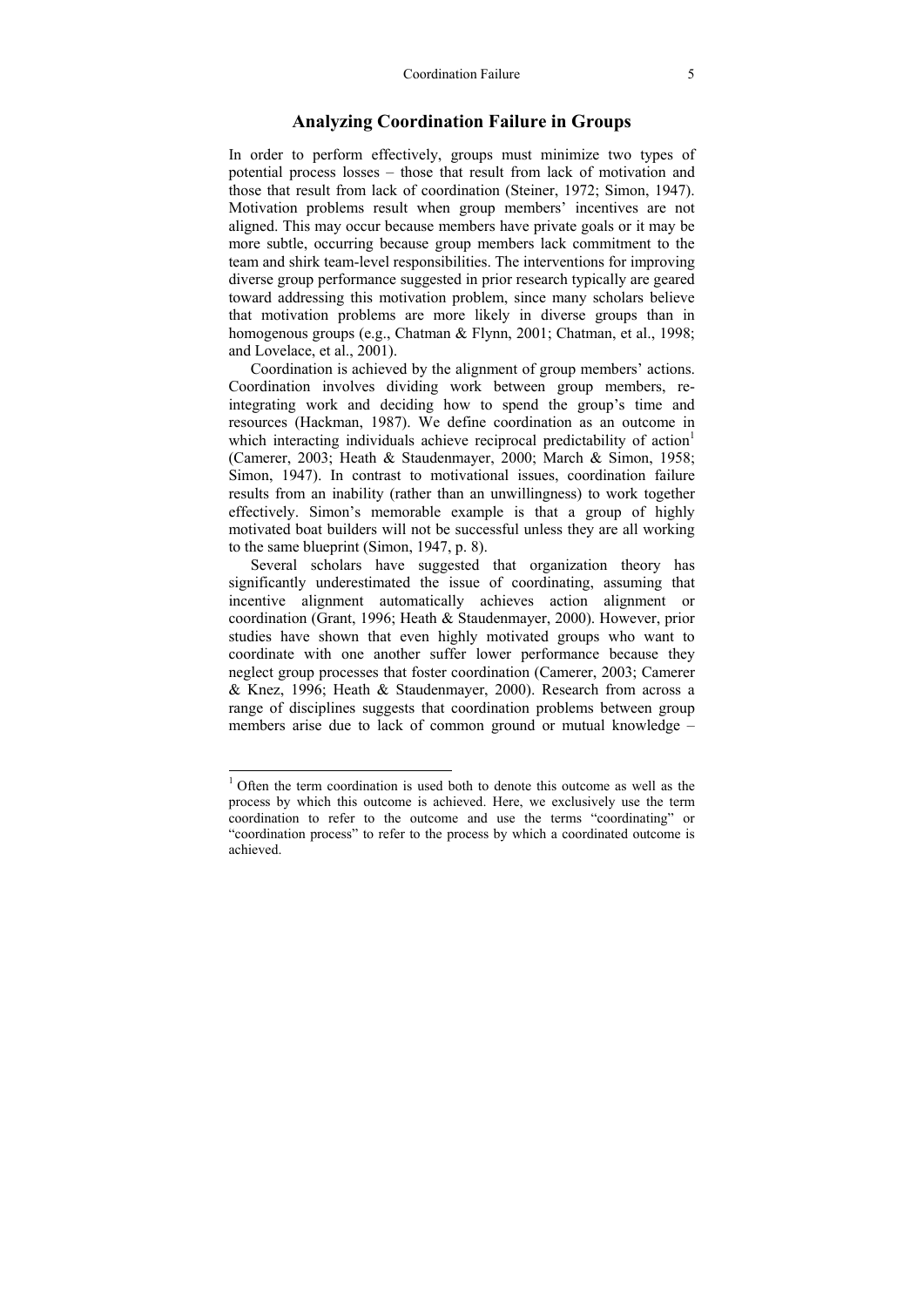knowledge that is shared and known to be shared (Camerer, 2003; Schelling, 1960).

Common ground differs from closely related terms such as team mental models and shared mental models in that by definition anything in common ground is shared and *known to be shared*. Clark (1996) argues that common ground arises from two sources of prior knowledge: (1) knowledge of categories, such as those based on nationality, race, gender, culture, profession, residence, hobby, religion etc., called *common ground*, and (2) prior interaction experience, called *personal common ground*.

We believe it is more fruitful to analyze coordination as a function of common ground than as a function of communication, because doing so allows us to understand more precisely when (accidental) mis-coordination occurs, especially when applied to diverse teams. Specifically, there are three sources of coordination problems in groups. First, diverse group members who are unfamiliar with each other are likely to hold differing beliefs about what actions are expected from each other (Camerer, 2003). Second, diverse team members are more likely to have problems communicating with each other (Cronin & Weingart, 2007). Finally, diverse team members tend to have problems re-integrating sub-tasks (Heath & Staudenmayer, 2000).

It is important to note that these three challenges of coordination suggest that common ground improves coordination in groups, and therefore, lack of common ground may be as important a reason for coordination failure in groups as loss of motivation. In addition, coordination failure from these three reasons can arise in groups quite independent of misalignment of goals and incentives. Our primary contention is that *coordination in groups is improved when members share common ground.* We argue that diverse groups are more likely than homogeneous groups to lack common ground and, therefore, viewing diversity through a common ground lens can provide insight into their underperformance.

#### **Viewing Group Diversity through a Common Ground Lens**

Coordination is difficult for all groups; for diverse groups, coordination is likely to be even more of a challenge. Diverse groups are likely to have low initial stocks of both communal and personal common ground and are likely to have more difficulty than homogeneous groups generating additional common ground. Therefore, diverse groups face an increased hazard of coordination failure when compared with homogenous groups.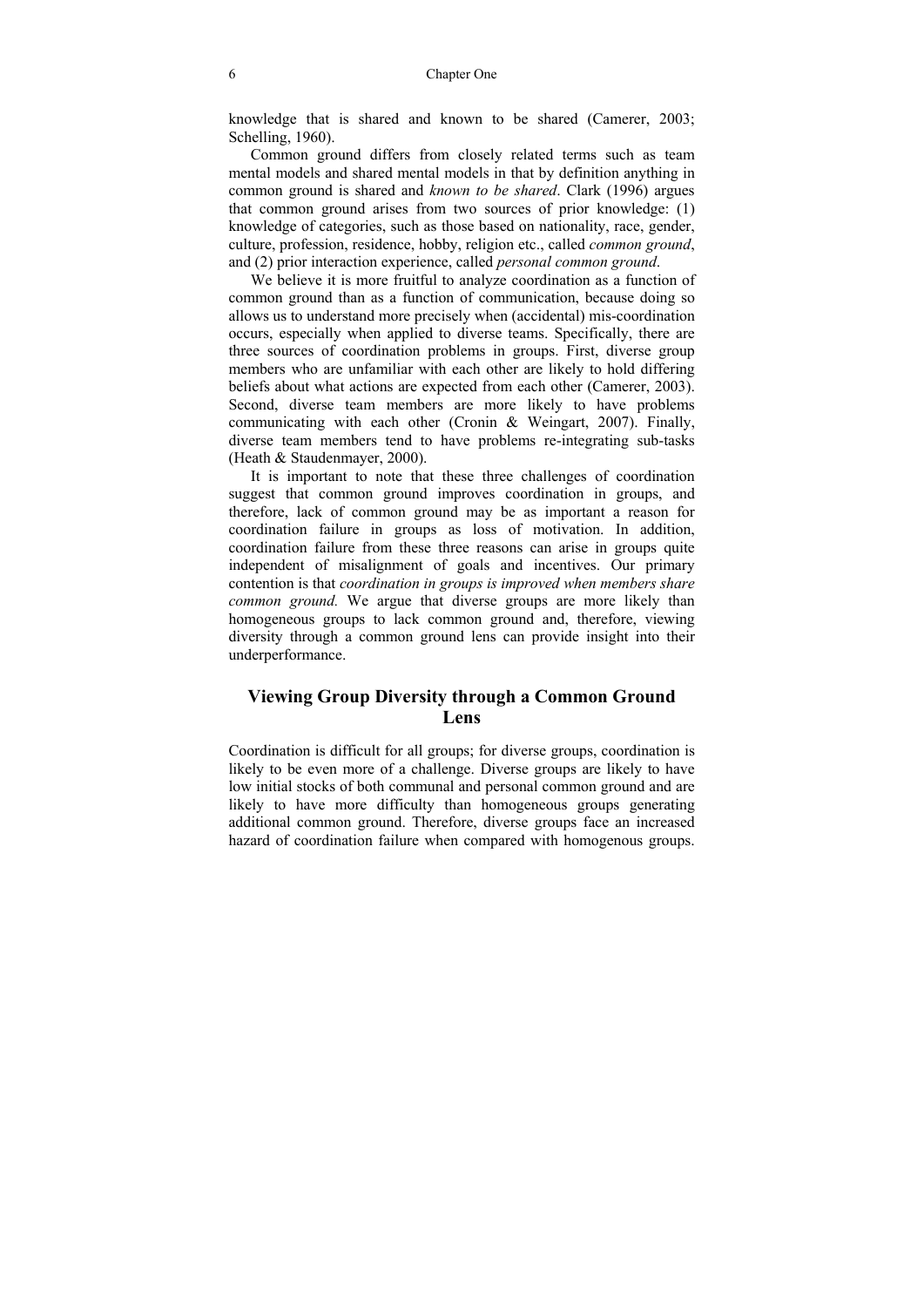Below we argue that diverse groups have a greater challenge overcoming the three causes for coordination failure discussed above.

#### **1. Diverse Group Members Will Have Differing Beliefs Regarding Expected Actions.**

Since group members with diverse affiliations and backgrounds have different perspectives, both their expectations about the beliefs and actions of others will differ greatly. While having different perspectives is a benefit of diversity, it is also one of the costs – the more member motivations differ, the more likely conflict and sub-goal pursuit in groups will emerge (e.g., how many resources are put into surveillance systems).

However, here we wish to concentrate on a more subtle issue – even when group members do *not* actually differ in goals and motivations, but belong to diverse sub-groups, sub-group members are likely to believe their goals and motivations are different (Phillips & Lloyd, 2006; Tajfel, 1970). Diverse group members are likely to have little communal common ground with members of other sub-groups. Therefore, they are more likely to rely on stereotypes to infer the attitudes of socially distinct others than they would when making inferences about in-group members (Ames, 2004; Clement & Krueger, 2002; Krueger & Zeiger, 1993). Since our stereotypes regarding out-group members tend to be less accurate than ingroup members (Judd & Park, 1993; Denrell, 2008) diverse group members may misunderstand one another's positions and preferences.

Benefits from informational diversity arise to the extent that diverse group members' beliefs and preferences are articulated, discussed and converged on. If these process differences are unshared or assumed, it may not be possible to understand how each member of the group approaches the joint task, resulting in coordination losses. This principle was recognized by Simon (1947) in his boat building example: the blueprint for the boat serves to standardize decision premises, since everyone believes that each individual builder will make appropriate decisions based on the blueprint.

It is important to note that inability to predict expected actions in this case does not occur due to diversity in goals, but due to diversity in beliefs about goals and the means to achieve those goals. Even if every group member has identical goals (e.g., to build a boat), but each believes that others have different goals, or if group members do not understand how each other's actions contribute to the goal, coordination losses are likely to manifest. As Simon points out: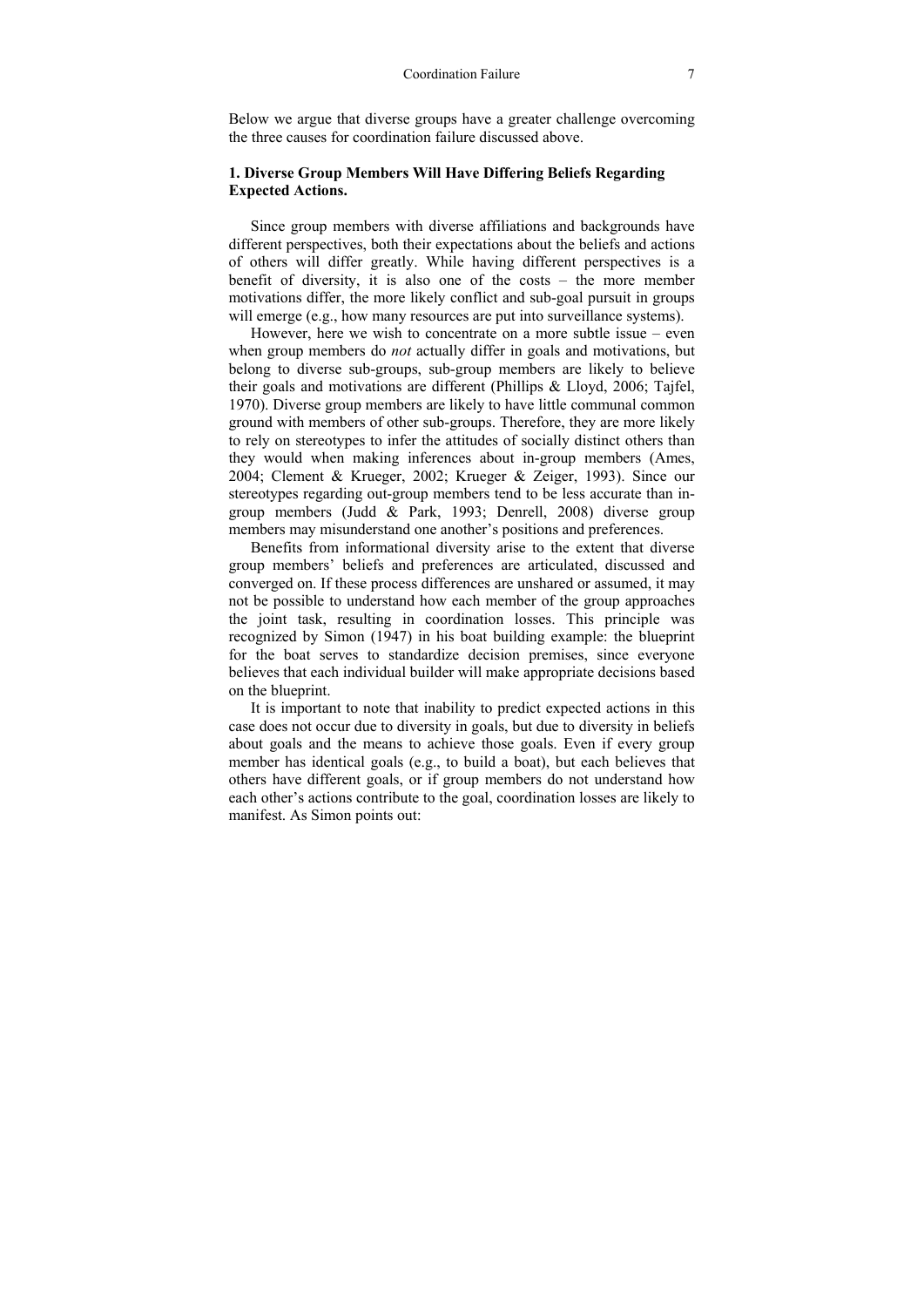Even a cooperative pattern may be unstable if each participant is unable to predict what the other is going to do. In these cases, coordination of the behaviors of the two participants is necessary in order that they realize the possibility that they both prefer. *Here conflict of aims is not the question, but imperfect knowledge"* (Simon, 1947; p81; our emphasis).

In addition, because there is more variance in diverse group members' beliefs about motivations and actions and since there is likely to be more variance regarding the possible approaches to attain these goals, members of these groups are also more likely to be wrong in their assumptions of what others in the group will do. Therefore, we propose:

**Proposition 1a**: Diverse groups are more likely to hold incorrect beliefs about each others' motivations and expected actions than homogenous groups.

**Proposition 1b**: Diverse groups will have greater difficulty predicting one another's actions than homogeneous groups.

#### **2. Diverse Group Members Will Have Problems in Effective Communication**.

Researchers have tended to assume that the lack-of-knowledgeproblem identified above is fairly easily resolved through adequate communication. Folk wisdom suggests that teams could always communicate with each other to build common ground thereby achieving coordination. However, communication itself is a coordination game as research in psycholinguistics demonstrates (Clark, 1996). Camerer (2003) observes that the "assumption that communication solves all coordination problems is wrong in practice and wrong in theory."

This folk wisdom is especially deceptive in the diverse team context. Diversity research has generally assumed that the problem for diverse groups is simply an unwillingness to communicate. The real problem is as likely to be that diverse teams have greater difficulty in using communication to generate common ground since they may not have adequate initial stocks of common ground to make communication very effective (cf. Cronin & Weingart, 2007). For example, specialists may occupy different "thought worlds" (Dougherty, 1992), which makes it difficult for them to communicate. Therefore, even after attempts at communication, differences in interpretation remain – which Cronin  $\&$ Weingart (2007) call "representational gaps."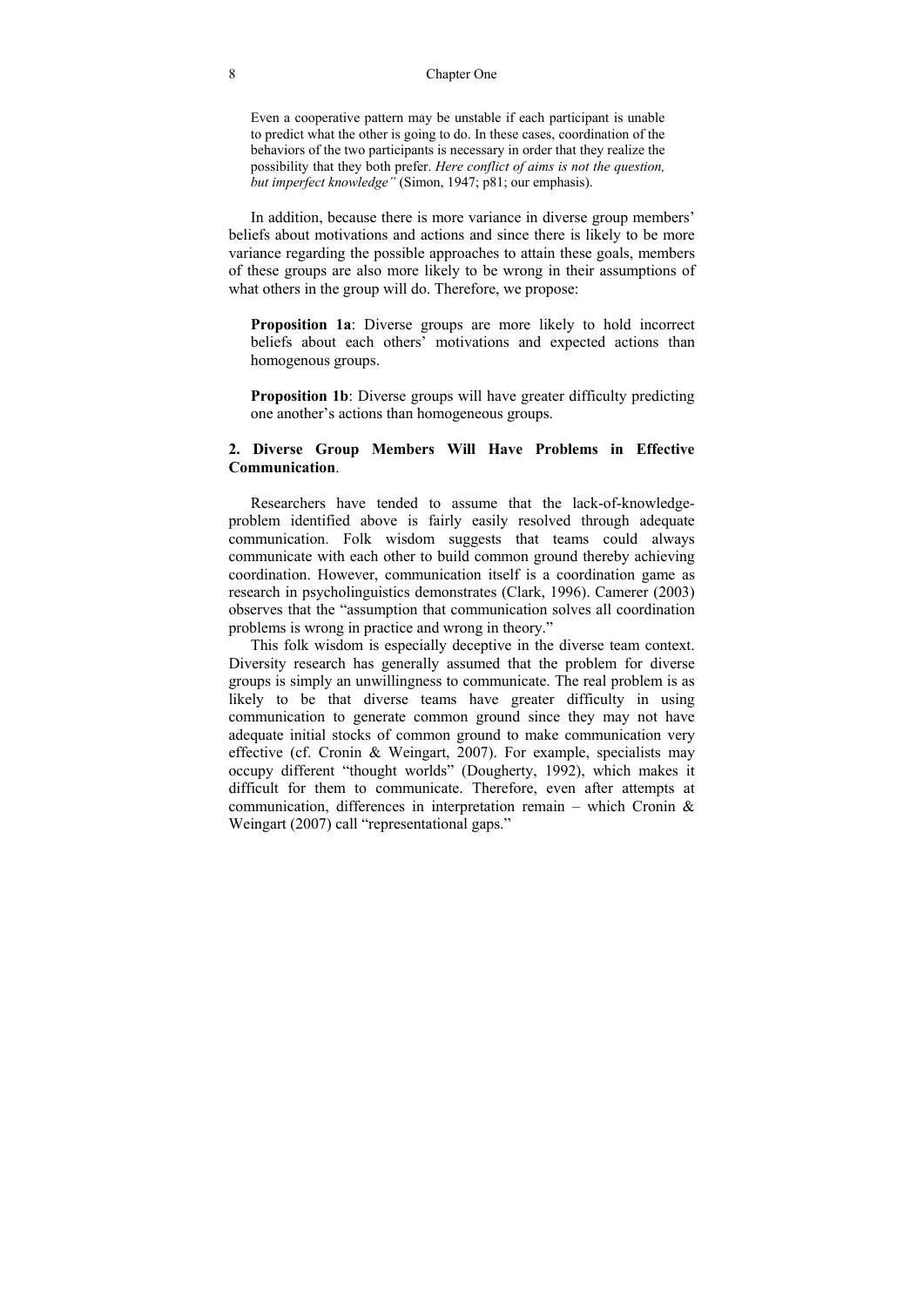#### Coordination Failure 9

Communication is difficult in diverse teams for two reasons. Firstly, group members fail to recognize that they lack common ground, and secondly they over-estimate the effectiveness of communication. In the first instance, group members may not communicate sufficiently, not because they lack the motivation, but because they are unaware of the information needs of their colleagues (Camerer, Loewenstein & Weber, 1989; Heath & Staudenmayer, 2000). Second, diverse team members are also likely to overestimate the available stocks of common ground based on any commonly shared characteristic (e.g., membership in the same firm, social community, or functional background) and are likely to discount the differences that other features of diversity create in shared understanding. For example, virtual team members take for granted that individuals in other locations share similar experiences to themselves since they are part of the same project (Cramton, 2001; Kohler and Berry, 2007).

Finally, even when group members recognize lack of common ground, they generally overestimate the efficacy of communication in achieving perfect understanding. As Dougherty (1992) and Bechky (2003) illustrate, members from different thought-worlds have their own schemes of reference, which they use to interpret any communication and inhibits shared understanding from arising even after diligent efforts at communication. This is a difficult problem to solve, since often enough diverse group members do not recognize that gaps in understanding exist, and even when it is recognized, communication is frequently less effective than assumed in bridging these gaps.

**Proposition 2a**: Diverse groups will have less overlap in their knowledge than homogeneous groups.

**Proposition 2b**: Diverse groups are more likely to underestimate the amount of coordination required for understanding one another than homogeneous groups.

#### **3. Diverse Groups Are More Likely to Experience Integration Problems**.

Finally, diverse groups are likely to have more integration problems than homogenous groups. Heath and Staudenmayer (2000) argue that most groups, especially groups with functional diversity are likely to exhibit partition focus and component focus – where they focus most of their effort on division of labour and improving individual components rather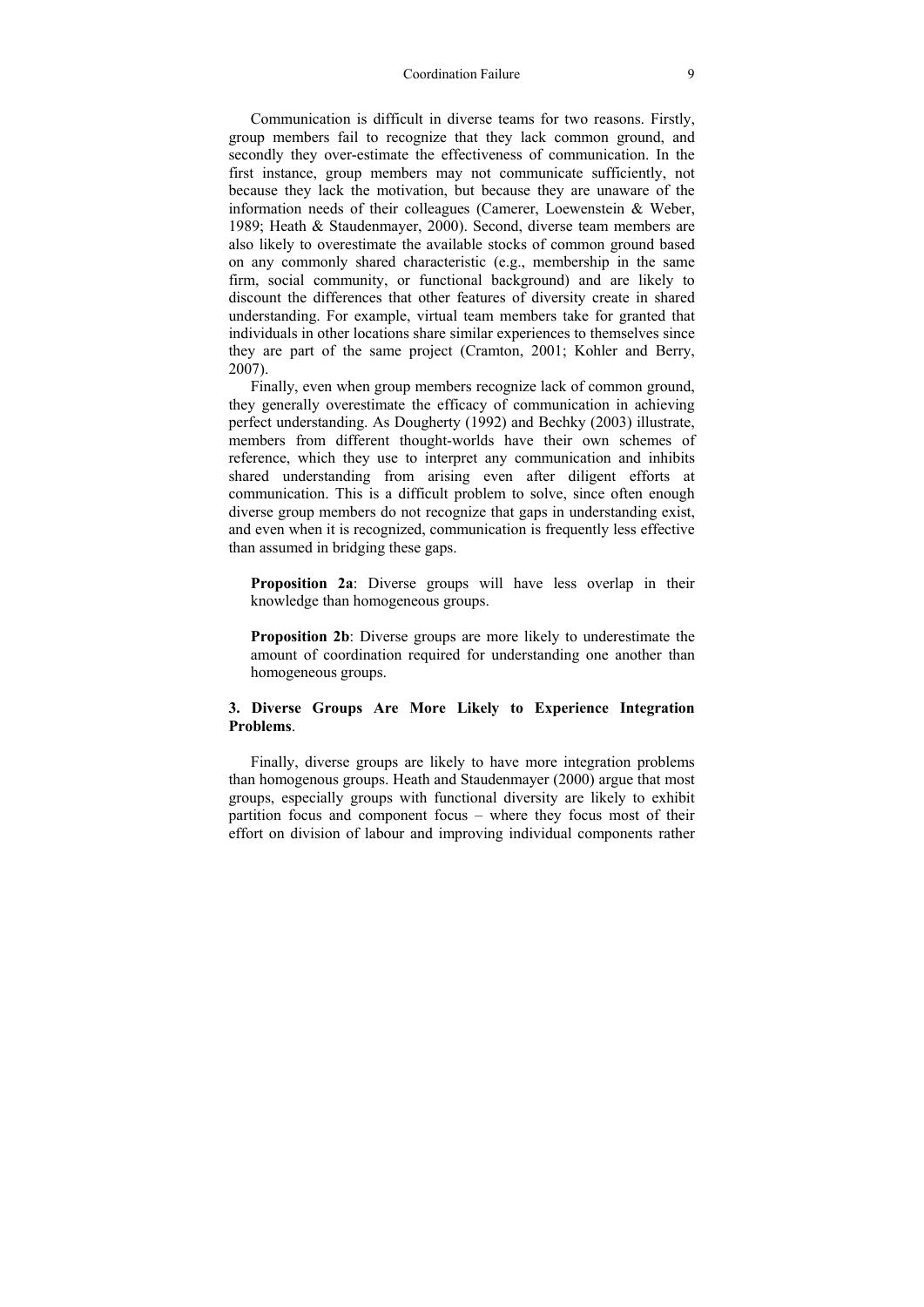than reintegrating these sub-tasks into the whole. The problems of divergence in expectations and the inadequacy of communication will further exacerbate these problems leading to poor integration of effort across the team members. Therefore, we propose:

**Proposition 3**: Diverse groups are more likely to have integration problems than homogeneous groups.

In summary, diverse groups are likely to hold a wider variety of beliefs about one another's motivations and actions, leading to an inability to predict one another's actions; to have less common knowledge available for communication, making misunderstandings more likely; and to lack knowledge of how to integrate sub-tasks, making integration problems more likely. In combination, this suggests:

**Proposition 4**: Coordination failure is more likely in diverse groups than in homogeneous groups.

#### **The Dynamics of Coordination Failure**

Coordination failure directly impairs group performance, but it also has indirect effects on the nature of future group interactions. Diverse groups typically do not appreciate the fundamental causes of coordination failure, and are likely attribute these problems to other causes. In particular, group members are likely to mis-attribute coordination problems as motivation problems (Armstrong & Cole, 2002; Crampton, 2001; Heath & Staudenmayer, 2000; Wageman, 2003). Once motivational attributions are made, members behave in ways that exacerbate the underlying coordination failure, for example, by withholding communication, which leads to further process losses<sup>2</sup>.

Anecdotal evidence suggests that the misattribution of coordination problems as motivation problems is pervasive (Armstrong & Cole, 2002; Crampton, 2001; Heath & Staudenmayer, 2000; Wageman, 2003). For example, both Cramton (2001) and Armstrong & Cole (2002) find that in virtual teams, small issues escalate suddenly into major conflicts and cause serious group dysfunction. Accidental coordination mishaps, such as

l

 $2$ The misattribution problem we highlight is different from the conflict that arises from representational gaps that Cronin and Weingart (2007) discuss. They argue that conflict arises because members tend to value their own representations as superior to that of out-group members and may therefore be unwilling to alter their work plans. Here we do not assume motivated lack of cooperation.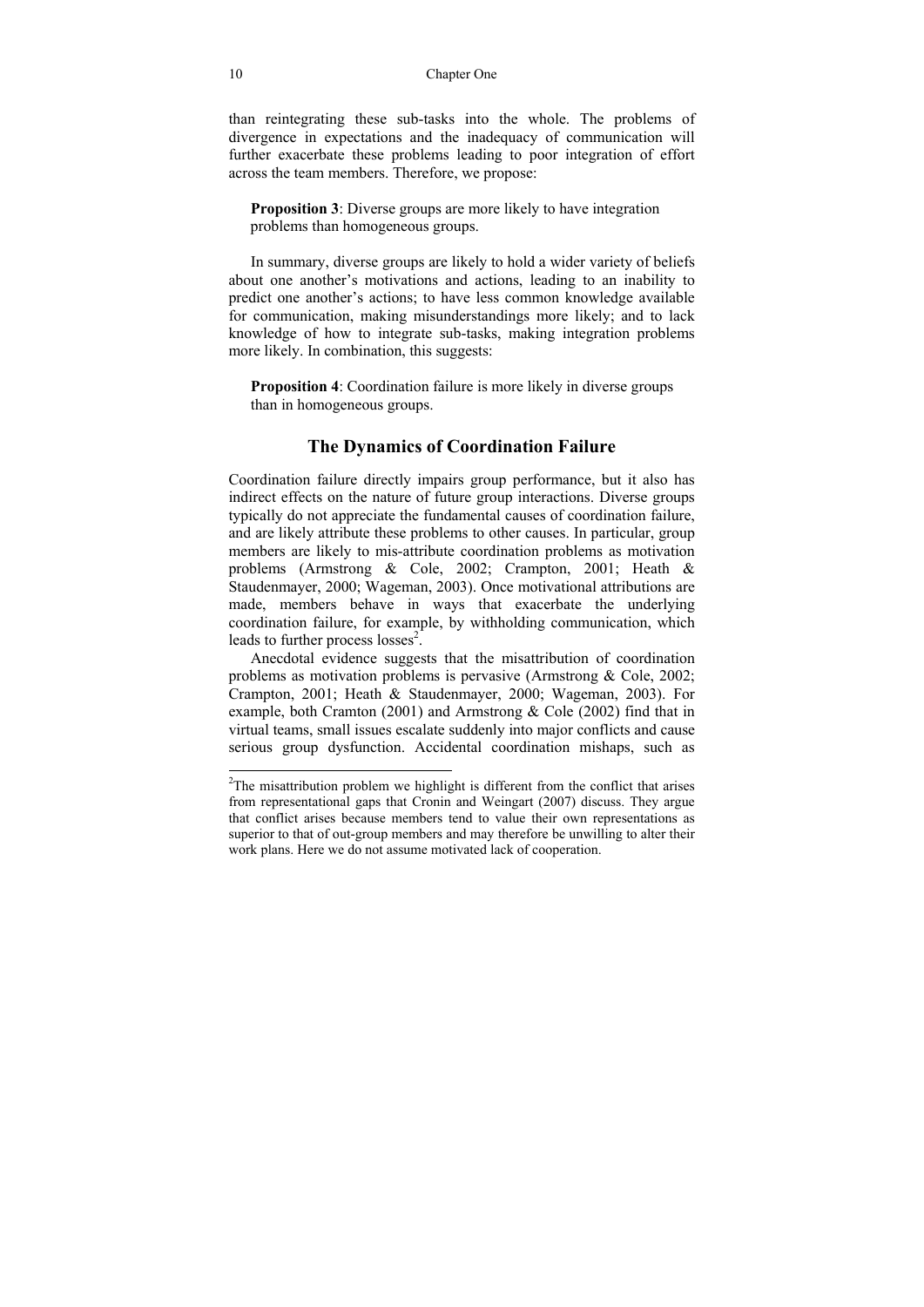forgetting to copy emails to a member of the remote team, are interpreted as purposeful and deliberate attempts to cut others out of an information flow. The "aggrieved" party then retaliates by withholding his or her information. This leads to a vicious cycle in which relationship conflict increases and information transfer decreases (Armstrong & Cole, 2002).

Cramton (2001) provides another example of how small coordination errors can cause major interpersonal issues in teams. In project teams, members from country A initially sent messages to some members of the team in country B, but not others because they had incorrect email addresses. Country B members failed to share this information, and the excluded team members presumed that the country A members "lacked interest" and did not involve them fully in their future discussions. Country A members, on the other hand, only saw an attempt to exclude them. These ill feelings lingered throughout the duration of the project, ultimately causing both poor interpersonal relations and poor performance.

Diverse teams provide a setting in which this type of mis-attribution process is more likely to occur. Because diverse groups lack common ground and also typically lack awareness of this deficiency, small coordination errors may be interpreted as members lacking trust or competence, lacking commitment to the group, or other motivational factors (cf. Simons & Peterson, 2000, on the misattribution of task conflict as relationship conflict). Moreover, the resulting interpersonal problems between group members – lack of trust, decreased communication, and increased conflict – look very much like the interpersonal problems caused by social categorization processes that are often blamed for the poor performance of diverse groups. What we suggest here is that while these interpersonal problems may not be the ultimate cause of performance problems in diverse groups – instead, they may be triggered by coordination failures that result from lack of common ground.

**Proposition 5a**: In diverse groups, it is more likely that accidental coordination failures result in poor interpersonal relationships than in homogenous groups.

**Proposition 5b**: In diverse groups, it is more likely that poor interpersonal relationships lead to further deliberate coordination failures than in homogenous groups.

In other words, the causality implied in typical explanations of diverse group performance may actually be reversed. Rather than interpersonal problems leading to decreased coordination, which in turn causes lower